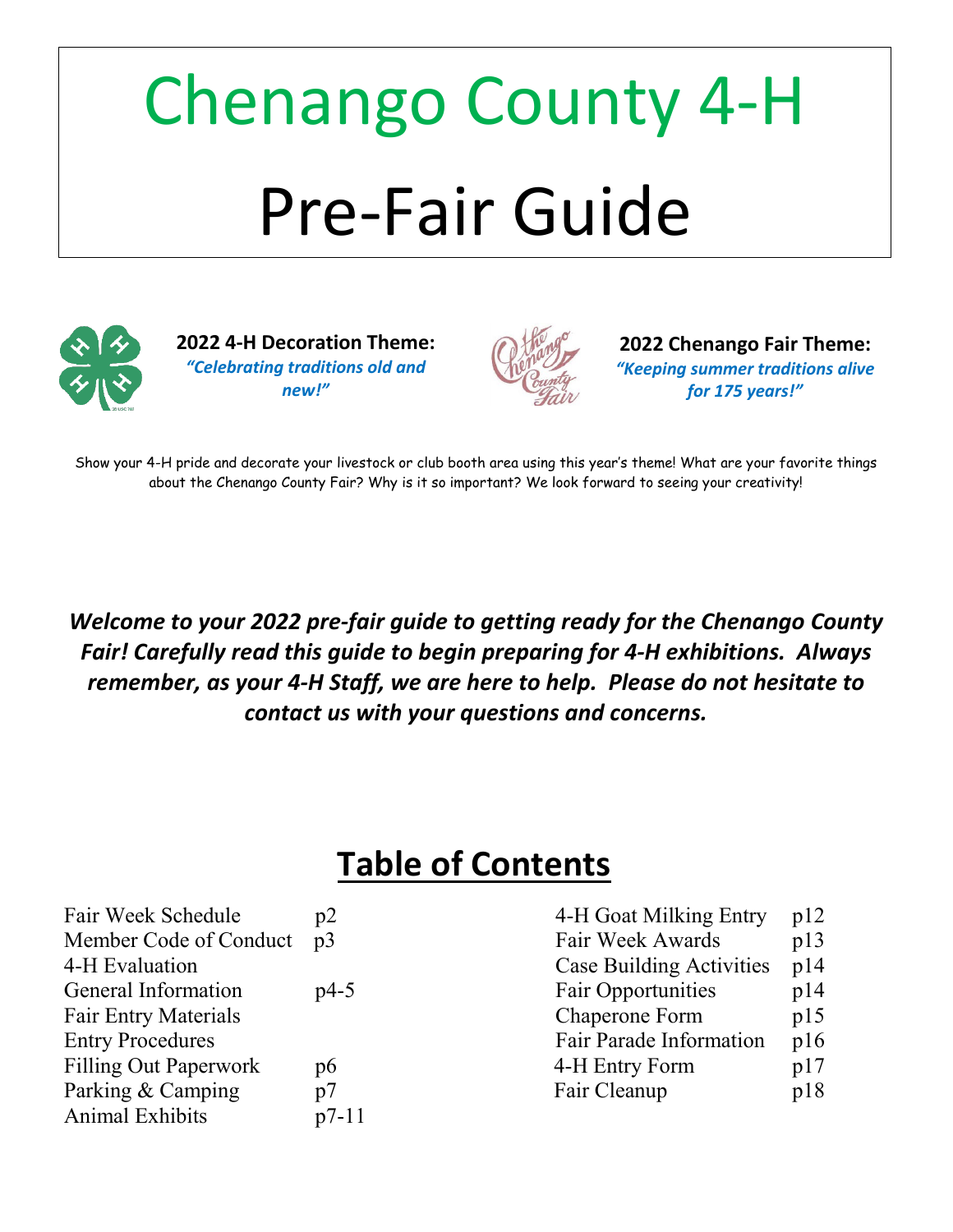

### 2022 Chenango County 4-H & Open Fair Schedule

| Saturday, August 6, 2022<br>10:00am-1:00pm | 4-H Judging for Non-Perishable Exhibits                            | <b>HL Case Building</b>    |
|--------------------------------------------|--------------------------------------------------------------------|----------------------------|
|                                            | (Sections 2-7, 9-11, Section 1 Non- Perishable Cloverbud Exhibits) |                            |
| Monday, August 8, 2022                     |                                                                    |                            |
| 4:00pm - 7:00pm                            | 4-H Judging for Perishable Exhibits                                | <b>HL Case Building</b>    |
|                                            | (Sections 8, 10, & 12; Cloverbud Perishable Exhibits)              |                            |
| 7:30pm                                     | 4-H Goat Milking Contest - 1st Milk Out                            | Goat Barn                  |
| Tuesday, August 9, 2022                    |                                                                    |                            |
| 7:30am                                     | 4-H Goat Milking Contest - 2 <sup>nd</sup> Milk Out                | Goat Barn                  |
| 12 Noon                                    | 4-H Pet Show                                                       | <b>Follett Show Ring</b>   |
| $2:00$ pm                                  | 4-H Dairy Cattle Judging Contest                                   | <b>Follett Show Ring</b>   |
| 4:15 <sub>pm</sub>                         | 4-H Animal Exhibitor Meeting - Required                            | <b>Follett Show Ring</b>   |
| 5:00pm                                     | Market Animal Weigh in                                             | Livestock Barns            |
| 7:30pm                                     | 4-H Goat Milking Contest - 3rd Milk Out                            | Goat Barn                  |
| 8:00pm                                     | 4-H Fun Night - Barnyard Olympics                                  | <b>Case Building</b>       |
| Wednesday, August 10, 2022                 |                                                                    |                            |
| 9:00am                                     | 4-H & Open Livestock Shows (Sheep, Meat Goats, Swine, Beef)        | Livestock Show Ring        |
| 7:00pm                                     | Chenango County Fair Parade                                        | Fairgrounds                |
| Thursday, August 11, 2022                  |                                                                    |                            |
| 9:00am                                     | 4-H & Open Dairy Cattle Showmanship & Dairy Shows                  | <b>Follett Show Ring</b>   |
| 9:00am                                     | 4-H Dairy Goat Show                                                | Livestock Show Ring        |
| Friday, August 12, 2022                    |                                                                    |                            |
| 8:30am                                     | 4-H & Open Youth Horse Show                                        | Horse Show Ring            |
| 9:00am                                     | 4-H & Open Rabbit and Cavy Show                                    | Livestock Show Ring        |
| 10:00am                                    | 4-H Parent Dairy Showmanship Contest                               | <b>Follett Show Ring</b>   |
| 4:00pm                                     | 4-H and Kutik's Honey Competition Judging                          | <b>HL Case Building</b>    |
| 6:00pm                                     | 4-H Livestock Auction                                              | <b>Follett Show Ring</b>   |
| 8:00pm                                     | 4-H Dance with DJ Ryan                                             | <b>Follett Show Ring</b>   |
| Saturday, August 13, 2022                  |                                                                    |                            |
| 9:00am                                     | Open Dairy Goat Show                                               | <b>Livestock Show Ring</b> |
| 9:30am                                     | Chenango District Jersey Cattle Club Show                          | <b>Follett Show Ring</b>   |
| 3:00 <sub>pm</sub>                         | Super Showmanship Contest                                          | Livestock Show Ring        |
| 5:30/6pm                                   | Livestock Fellowship Dinner                                        | Livestock Show Ring        |
| 7:00pm                                     | 4-H Fair Awards & Ice Cream Social                                 | <b>Follett Show Ring</b>   |
| Sunday, August 14, 2022                    |                                                                    |                            |
| 9:30am                                     | Chenango County Holstein Club Show                                 | <b>Follett Show Ring</b>   |
| 10:00am                                    | 4-H Goat Judging Contest                                           | Livestock Show Ring        |
| 3:00pm                                     | 4-H Dairy Cattle Released                                          |                            |
| 4:00pm                                     | 4-H Poultry, Beef, Sheep, Swine, and Goats Released                |                            |
| 4:00pm                                     | 4-H Premium Checks & 4-H Domestic Exhibits Released                | <b>HL Case Building</b>    |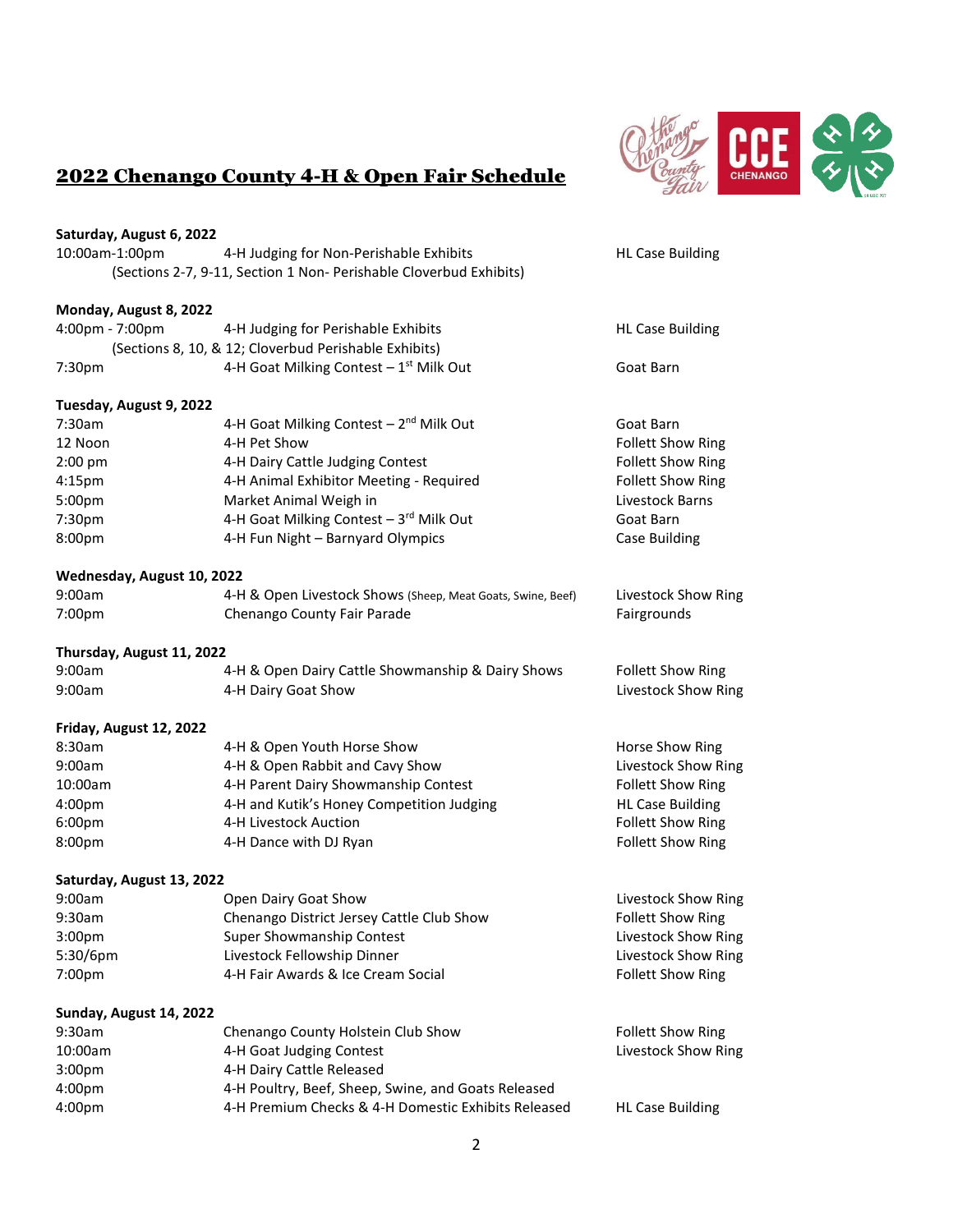#### **4-H MEMBER CODE OF CONDUCT**

New York State and Chenango County 4-H Programs establish Standards of Conduct and Expected Behavior for all youth participating in 4-H events.

#### **Expected Behavior:**

- $rac{1}{2}$ All participants are expected to be responsive to the reasonable requests of the adult in charge at the time given.
- $rac{4}{3}$ All participants are expected to participate in all the planned programs, to be on time and follow through on assigned tasks/responsibilities in a manner that ensures the safety, well-being, and quality of the educational experience for self and others.
- $rac{4}{3}$ All participants will act in a mature, responsible manner, recognizing they are role models for others and are representing themselves and the Chenango County 4-H Program.
- $rac{4}{3}$ All participants will be dressed appropriately for the event. Dress will depend on the event. Information given prior to the event will state the type of clothing that is appropriate.
- $rac{4}{3}$ All participants will be considerate and courteous of all youth and adults and their property during travel, at group gatherings, and during free time.
- $\frac{1}{2}$ All participants will respect the rights and opinions of others realizing that the customs may be different.
- $\frac{1}{2}$ All participants are to refrain from the possession and/or use of illegal drugs, tobacco products, or alcoholic beverages, firearms and or other weapons always. These are prohibited.
- $rac{4}{3}$ All participants are to refrain from romantic displays, sexual activities, and harassment either in public or private situations. These actions will not be tolerated.

#### **4-H EVALUATION EVENTS**

Evaluation is an important part of the educational process. Evaluation is built into the 4-H Club Program through special events that occur throughout the year. It is conducted by the members themselves (self-evaluation), leaders, educators, and judges or evaluators at public presentation events, clothing revue, fair, animal shows, and judging contests just to name a few. No matter what or where the evaluation occurs the goal is the development of the individual or 4-H member.

#### *What is accomplished by evaluation?*

- نو انو )<br>نو انو It helps members gain a greater appreciation of excellence and quality of workmanship or performance.
- دي دي.<br>دي It educates members and helps them to improve their skills and techniques.
- نو اینې<br>خوانو It encourages members to discover and develop their talents and potentials.
- $\frac{1}{2}$ It makes members think critically and objectively about their work and themselves.

#### *How is judging done?*

The Danish System is used to evaluate 4-H project exhibits. In this system there is no limitation to the number of awards that may be presented at any level. Each entry receives an award. Items are compared to a standard (set of criteria) not to each other.

#### *Awards include:*

- $rac{4}{3}$ **Blue or Excellent** – Workmanship shows little need for improvement compared to the relative standard.
- $rac{4}{3}$ **Red or Good** – Workmanship is satisfactory or average but there are definite areas for improvement, even considering the age and challenges of the child.
- دي دي.<br>جو اچي **White or Worthy** – Workmanship shows that a worthy effort has been made and that the finished product is useable for the purpose intended. However, there is much need for improvement even considering the age and challenges of the child.
- $\frac{1}{2}$ **Cloverbud Participation** – Cloverbuds are not judged competitively. They are judged as participants and will receive a participation ribbon.
- $\frac{6}{x}$ Items that do not meet specifications listed or class descriptions are disqualified.
- نو انو<br>نو انو In addition to the quality of workmanship, age, skill level, years in the project category, factors that may limit the abilities of youth, and type of adult supervision are considered.
- $rac{1}{2}$ The consultation method of evaluation may be used in combination with the Danish System. The 4-H member will be present with their exhibit or item. The evaluator will talk with the 4-H'er about the item and the process utilized.
- په A modified Danish system is often used in competitive events such as animal shows or equitation competitions. After each entry receives the appropriate award a specified number of the top entries are ranked to receive "place value."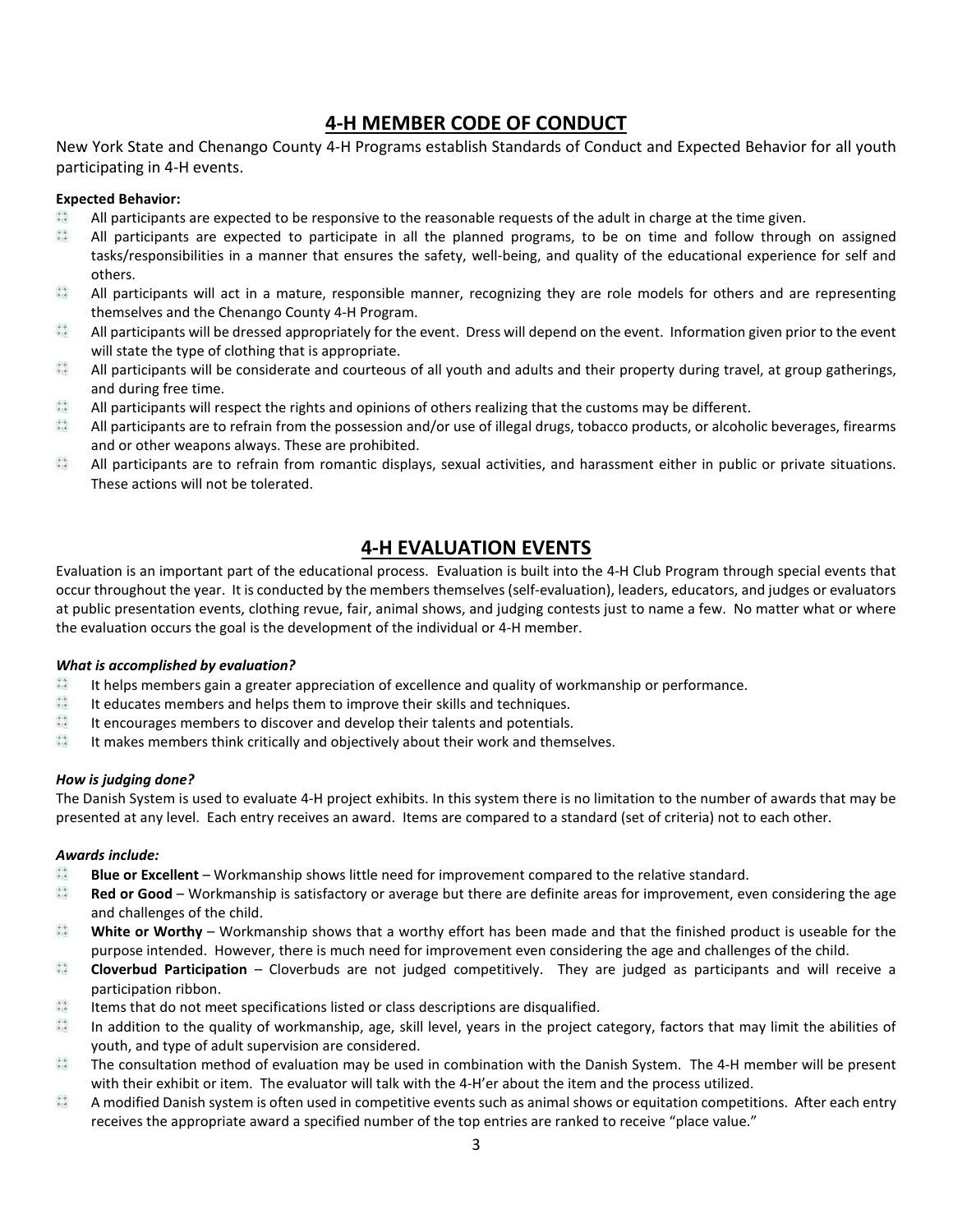#### **GENERAL INFORMATION**

- Youth must be enrolled members of Chenango County 4-H by June 1<sup>st</sup> of the current year in order to exhibit in  $rac{4}{3}$ Chenango County 4-H Youth Development classes. No exceptions made!
- $rac{4}{3}$ All 4-H Project Animals must show a **June 1st** ownership date on registration or identification papers. Bred and owned kids and lambs born after the June  $1<sup>st</sup>$  deadline are eligible to exhibit.
- $rac{4}{3}$ All exhibits, animal and domestic, must be pre-registered for exhibition. We pre-enter all entries into the Blue-Ribbon Fair Program to ensure that every project is accounted for. **Entry forms due July 18th by 4pm.**
- $rac{4}{3}$ All **Cloverbuds** exhibiting domestic projects in the Harry L. Case Building must enter their projects in Section 1 – Cloverbuds.
- $rac{4}{3}$ All 4-H exhibitors, family members, and volunteers are required to purchase entry passes onto the fair grounds. 4-H Exhibitor Passes are \$5 each and can be purchased at the CCE Office or at the fairgrounds Main Gate. All vehicles parked on the fairgrounds during the week are required to have a hanging pass, available at the fairgrounds main gate.
- $rac{4}{3}$ Release times for all 4-H exhibits have been established. No 4-H exhibit or display will be released before 4pm Sunday, emergency release with permission from the superintendent only.
- $rac{4}{3}$ All 4-H youth participating in the county fair, in any way, *MUST* **have a Designated Chaperone Form and Permission Slip/Medical Release Form on file in the 4-H Office**. Forms must designate a responsible adult contact for all times that the exhibitor is present at the fair. See page 16.
- $rac{4}{3}$ Animal exhibit barns are closed 11:00pm-6:00am. Youth are strongly discouraged from being in the barns during these hours. Youth remaining in the barns during these hours must be under direct supervision of their parent(s).

#### **FAIR ENTRY MATERIALS**

**Fair Books:** Make sure that you are using the 2022 4-H Chenango County Fair book to complete 4-H Fair entries. If you use the Open Show book, sections and class numbers will be different. 4-H books will be mailed to all families on or near June  $1<sup>st</sup>$ .

**Entry Forms:** 1 copy of each entry form is required. All domestic entries can be on 1 form, each animal species needs to be on a separate form. Entry forms are used by the 4-H Office to know who enters which projects. We also use the forms to make sure that all members enter the correct classes as well as for calculating premium monies.

**Double Entry Cards:** All domestic exhibits (non-animal) must have double entry cards. For the address, complete with township, not your whole street address. **All double entry cards must be filled out and securely attached to each project before coming to prejudging.**

**Registration Papers/Certificates:** Each animal entered for competition must have a copy of its registration paper or animal certificate, showing ownership by June 1, 2020, with entry forms.

#### **ENTRY PROCEDURES**

- $rac{4}{3}$ 4-H Fair Books will be mailed to all families on June  $1<sup>st</sup>$ . Each book will contain all domestic and animal class numbers. There will be 3 blank copies of the 4-H Chenango County Fair Entry Form. Please feel free to make copies, visit our website for copies, or call the office.
- $rac{4}{3}$ Each youth and each club need their own entry forms. Do not combine youth from the same family or youth exhibits with club exhibits.
- $rac{4}{3}$ Need help filling out forms, double entry cards, or deciding which section a project is entered under? Please contact 4-H Staff right away. We are willing to help but please be considerate and realize that complicated questions are best answered well before the fair.
- **All 4-H Fair entries are due by 4pm to the 4-H Office at 99 N. Broad St. Norwich, July 18th. No exceptions.**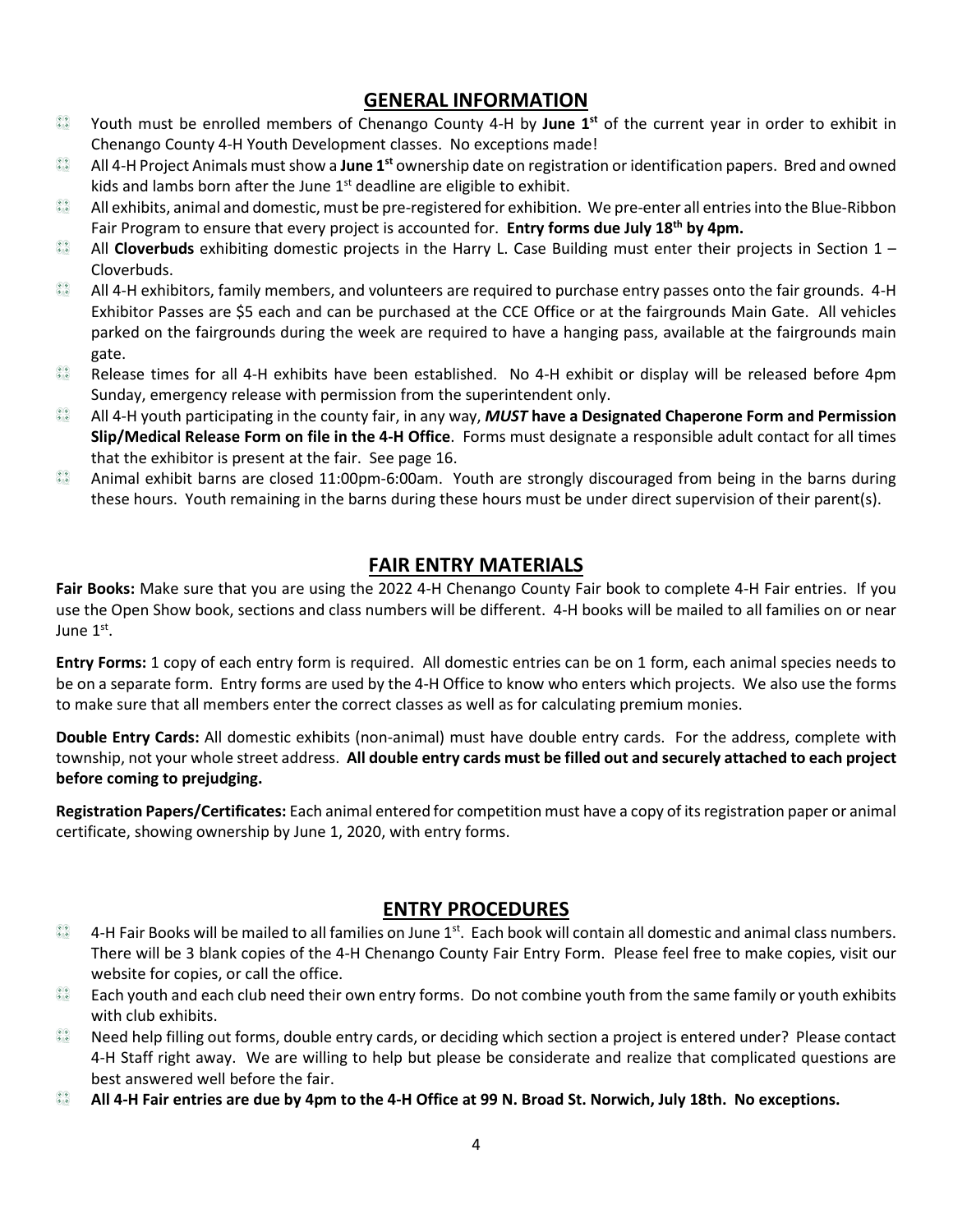#### **Domestic Exhibits:**

- $rac{4}{3}$ Sections 1-12 are for domestic exhibits to be judged and exhibited in the Harry L. Case Building. Each item in these sections **must** have a completed double entry card securely attached prior to judging.
- Read the instructions for each section the youth is entering. Some sections require extra information about the  $rac{8}{3}$ project be included on a 3X5 card. Without this extra information, projects will be marked down.
- $rac{8}{3}$ Pre-Judging – all domestic items are to be judged before fair begins. Families and clubs must register for a time slot for judging to help us plan the day and keep youth and projects moving through the process. We will do our best to keep on time and try to accommodate those with conflicts. See insert.
- $rac{4}{3}$ All non-perishable exhibits must be brought to Case Building for prejudging on **Saturday, August 6, 2022**, between 10am – 1pm.
- انوا بها<br>تو انو All perishable exhibits must be bought to Case Building for prejudging on Monday, August 8, 2022, between 4-7pm.
- $rac{4}{3}$ During prejudging, judges will judge each section. Youth are expected to present themselves and their exhibits without parental assistance to the judges. Each judge will then examine the exhibit and talk to the youth about how the project was constructed, what the youth learned, and offer tips to improve on future projects.
- $rac{8}{3}$ All judged exhibits will have an evaluation sheet attached as well as the earned ribbon. Exhibits will then be placed in the member's club booth or set aside for State Fair Competition consideration at the end of prejudging.
- $rac{4}{3}$ The Case Building will be organized by club membership and independent membership. Each club will be given a booth for their projects and/or club display during building clean-up. Some display risers will be available for club/member use in the booths.
- $rac{1}{2}$ Clubs are responsible for setting up their projects in their booths for County Fair display. Teen assistants will set-up the independent member booth upon completion of pre-judging. Set-up must be completed by 12pm, Tuesday August 9th.
- $rac{4}{3}$ Items selected for State Fair Competition will be exhibited in the State Fair Booth for the entirety of the County Fair.
- $rac{4}{3}$ Exhibits may be picked up at 4pm on Sunday, August 14, 2022. Those unable to pick up their exhibits must make arrangements ahead of time with 4-H Staff to get their exhibits.

#### **Animal Exhibits:**

- $rac{8}{3}$ Each animal species is required to have its own Entry Form. For example, all beef entries are on one form while all poultry entries are on a second form.
- $rac{8}{3}$ Cloverbud animal exhibitors should entry Class S1 – Cloverbud Show and Tell as well as their respective breed classes. Breed class exhibition is for experience only with Cloverbuds receiving participation ribbons only.
- دي دي.<br>دي Each large animal entry is required to have a copy of its registration paper or animal certificate turned in, showing ownership by June 1, 2021.
- $rac{4}{3}$ Horse exhibits must have a horse certificate and copy of current rabies and coggins on file by June 1, 2022. Horses should be on the grounds and ready for the first class by 8am. Facilities are available for those wishing to stay at the fair. Arrangements must be made prior to fair. **In case of severe weather, the show will be canceled.**
- $rac{4}{3}$ Cats, dogs, ferrets, etc. entered in the 4-H Pet Show must have a current copy of a rabies certificate attached to the entry from. 4-H Pet Show requires written commentaries attached to entry forms. Pets must check-in for the show by 11:45am in the Follett Show Ring.
- $rac{4}{3}$ Each animal exhibitor will receive pen and stall assignments from the Superintendent of that barn.
- دي دي.<br>دي All dairy, livestock, and poultry exhibits must be in place between 12noon on Monday, August  $8<sup>th</sup>$  and 12noon, Tuesday, August 9, 2022.
- $rac{4}{3}$ Rabbits/cavy must check in by 8:45am the morning of the show in the Follett Show Ring. 4-H Rabbit/Cavy Exhibitors may choose to have their animals on display during the week of fair. Cages will be made available in the poultry tent for exhibits. It is the responsibility of the exhibitor to feed, water, and clean their rabbit/cavy every day. Herdsmanship will be scored for those exhibitors staying the entire week.
- $rac{8}{3}$ All animal exhibitors are required to have all the proper identification, paperwork, and vaccinations per New York State Ag and Markets requirements. All animals will be checked-in by barn Superintendents and the New York State Field Veterinarian/Animal Health Inspector. See page 10.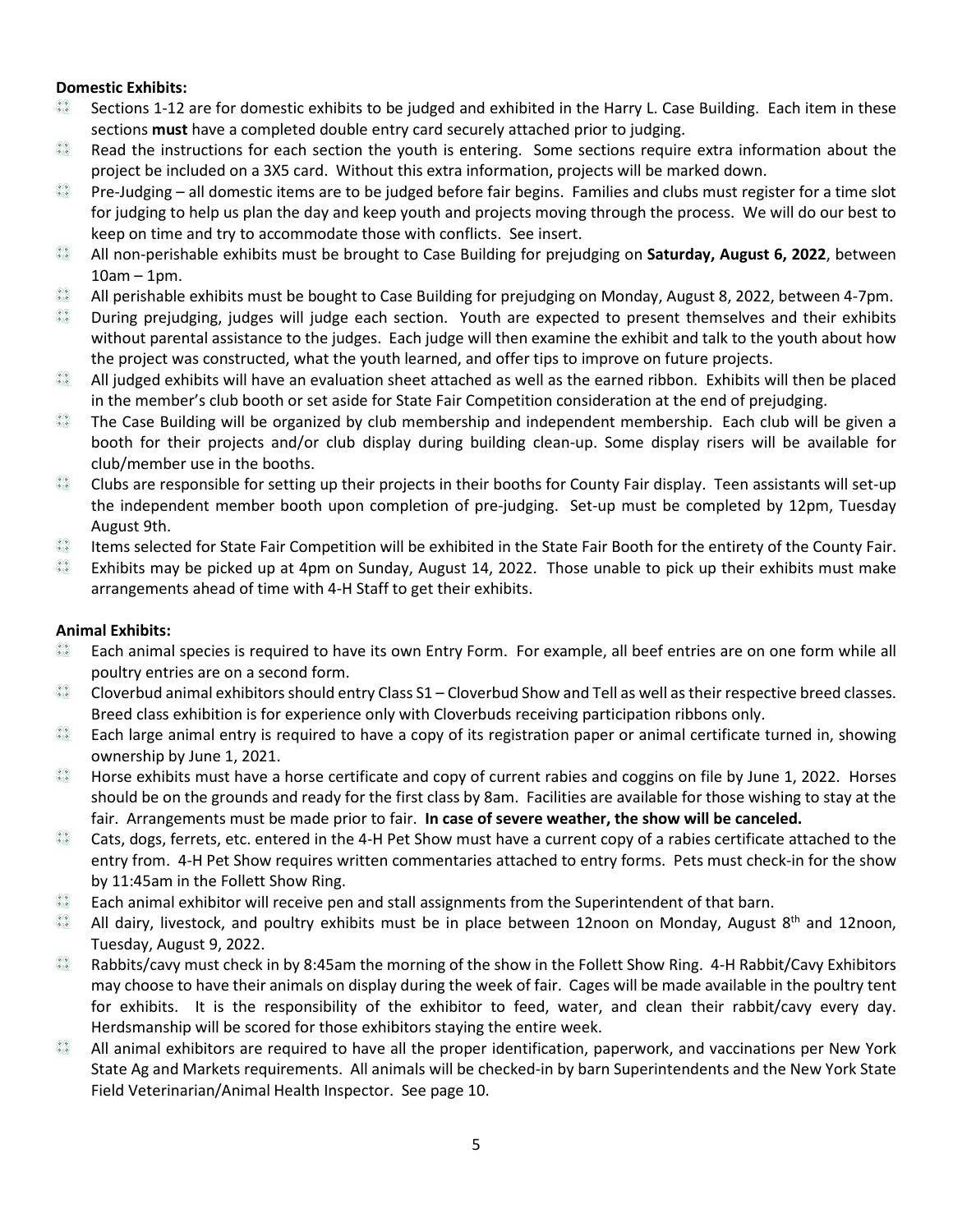#### **FILLING OUT DOUBLE-ENTRY CARDS**

- $\frac{1}{2}$ Cards are only needed for Case Building exhibits.
- $\frac{1}{2}$ **Print** neatly and clearly. Youth should fill cards out as much as possible.
- دي دي.<br>دي Parents may want to fill out the bottom half of the card for very young children and then have the child copy the information to the top half.
- $rac{4}{3}$ If the child has learning difficulties or other special needs that the judge should be aware of, place a small "SN" in the bottom left corner of the card. This portion of the card will be removed before the exhibit is put on display.
- $rac{4}{3}$ The top half of the card will stay with your exhibit on display. The bottom half will be removed after judging for 4-H Office use. **Do not separate** the top and bottom portions of the card. **All double-entry cards must be filled out completely and attached securely before coming to prejudging.**

#### **How to complete:**

- دي الحيا<br>المجم **Section & Class** – Numbers and Names can be found in the Fair Book. These must be complete on both halves.
- $\frac{1}{2}$ **Kind & Variety** – May not be used for every entry. Read the rules for the specific Section you are entering. This information is needed for Horticulture and Garden Crops. These must be complete on both halves of the card.
- نو انو )<br>نو انو ) **Name** – Full name needs to be on bottom half of the card. Be sure that the same exact name is used for every exhibit that child enters. First name only is okay for top half.
- دي دي.<br>دي **Address** – Township only is okay.
- $\frac{1}{2}$ **Club** – Name of your club or "Independent Member" should be included on both halves of the card.
- نو انو )<br>پوه **Age** – this is your "4-H Age". The age you were on December 31, 2021.
- نو انها<br>نوانها **Years in Project** – the number of years you have been doing 4-H working in this general project area.
- $rac{4}{3}$ **4-H Leader, Parent, or Guardian** – needs to sign off that this exhibit was completed as part of a 4-H project during the past year.

#### **SAMPLE COMPLETED ENTRY FORMS**

#### **Chenango County 4-H Chenango County Fair Premium Statement Form and Entry Form**

**CCE Chenango County** 99 N Broad St. Norwich, NY 13815

 $Exhibitor$  Freddie  $4H'er$ 

Address  $1234$  Co Prot  $4$ 

**TYPE OR PRINT CLEARLY** 

City/Town *Cloverland*, ny zip Code 56789

| DEPT. SECTION | <b>CLASS</b> | <b>CLASS DESCRIPTION</b>  | AWARD | <b>AMOUNT</b> |
|---------------|--------------|---------------------------|-------|---------------|
|               |              | Project Record Book       |       |               |
|               | 15           | Wood Burned Cutting Board |       |               |
|               |              | Peanut Butter Cookies     |       |               |
|               |              | Cannea Tomatoes           |       |               |
|               |              | B+W Photo Print           |       |               |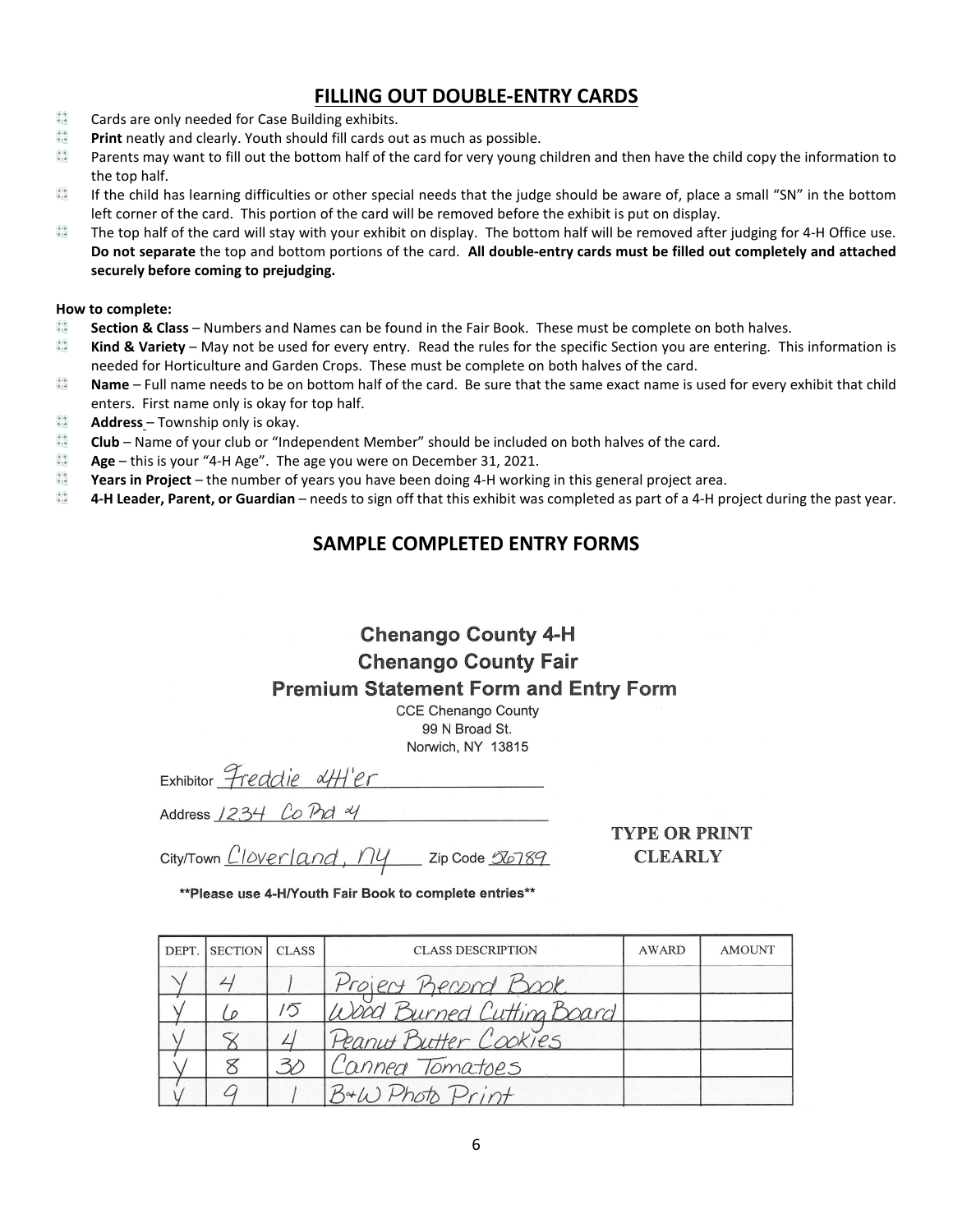#### **PARKING PASSES & BACK GATE**

To alleviate congestion, encourage more people to visit "our end" of the fairgrounds, and for the safety of everyone; the Fair has reworked its rules and regulations for parking near the barns and Case Building, as well as people entering though the back gate.

Only vehicles with a Livestock Pass will be allowed to enter the back gate of the fairgrounds off Grove Avenue. These passes will be strictly controlled and distributed. Livestock Passes can be picked up when Open Show Entry Forms are turned into the Fair Office. One parking pass will be allowed per exhibiting farm.

The back gate will be closed to vehicle entry after 10:00pm. The gate will be manned between 10:00pm and Midnight to allow exiting only. The only people who will be allowed to enter the back gate, by vehicle or on foot, will be those with an exhibitor pass.

4-H members/families and volunteers may purchase a 4-H exhibitor pass for \$5.00. **No passes will be given out without payment first.**

#### **CAMPING AT THE FAIR**

There are no dorms at the Chenango County Fair and staying in the barns at night is discouraged. A limited number of camping spaces are available at the Fair Grounds for the entire week. These spaces are on a first-come, first-serve basis although 4-H families are given priority. To register for your camping spot, please visit the Fair Office, located at the Grandstand. Please call ahead to schedule a time with the Fair Secretary to make your reservation, 607-334-9198. The office will begin taking reservations on July 15, 2022. Please contact the County Fair Office for the most up to date pricing. **NO EARLY BIRDS ACCEPTED!**

#### **ANIMAL CHECK-IN PROCEDURES**

The New York State Department of Ag & Markets (State Vets) and barn Superintendents will perform animal check-in.

Checking of paperwork will be done by barn Superintendents, who will be checking to be sure that all the animals that you have brought to the fair are properly identified on your health chart and that all vaccination and other dates are acceptable. The State Vet will then proceed with the traditional health inspection.

In the spirit of biosecurity and the reduction of unnecessary health risks, we will attempt to check in your animals as soon as they arrive at the fairgrounds. Please be patient and cooperative with us. If we all work together these procedures will work smoothly to benefit everyone.

Barn Superintendents who will be checking animals into the fair: **Dairy**: Lee Hodge, Dairy Cattle Superintendent **Goats**: Patsy Graham, Goat Superintendent **Beef, Sheep, Swine**: Brian Graham, Livestock Superintendent **Poultry**: Scott Fairchild, Poultry Superintendent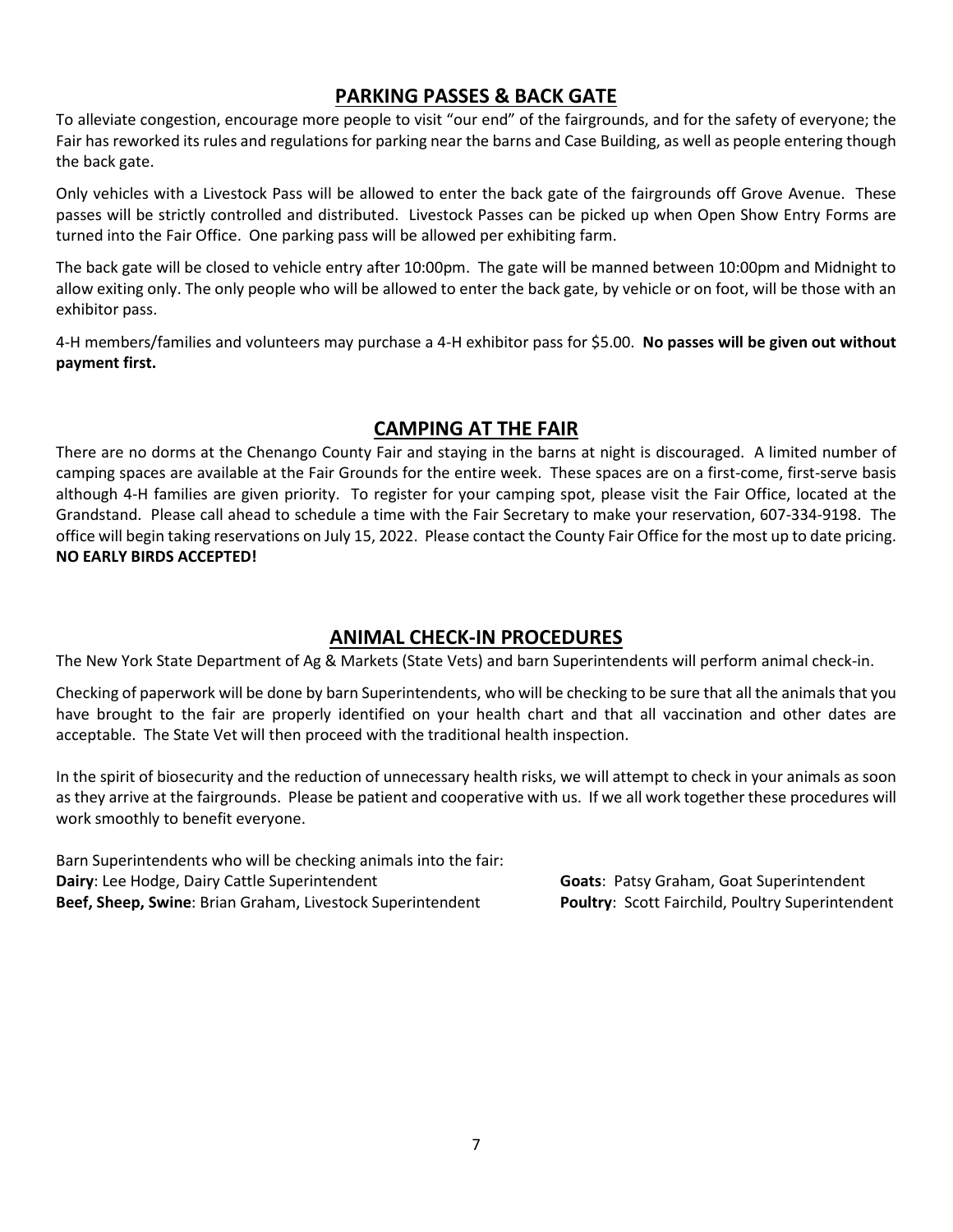#### **BIOSECURITY AND THE FAIR**

With the recent heightened awareness of the need for quality Bio-security practices, there have been many questions about how our 4-H animal science program and participation in the county fair and other livestock shows will be affected. Below we have tried to answer a few of these questions and concerns. Please do not hesitate to contact us if you have any further questions.

#### **What is Biosecurity?**

Biosecurity is management practices that reduce the entry of disease onto a farm or minimize the spread of disease within a farm.

#### **Why should we be concerned?**

There are many diseases in animals that are easily spread among animals or between animals and people. Bringing animals together at a fair or livestock show increases the risk of disease spread. Although there is not increased level of risk over that of the past, and there is no cause for panic, this is a teachable moment, and we should increase our awareness of what we should be doing.

#### **What can you do to help?**

There are many things that you can do to help promote positive Bio-security practices as you prepare for and participate in the summer animal show season. Be sure to carefully and completely read the following:

- $rac{4}{3}$ When packing the show box and truck for a show, be sure to clean and disinfect all tools and equipment. Do not bring equipment that is covered with manure and other dirt to the fair. Clean it first. Clothing and footwear should also be washed and disinfected before coming to the fair.
- $rac{8}{3}$ When at the fair, do not share equipment and tools with exhibitors from other farms. This includes forks, shovels, wheelbarrows, feed and water tubs, clippers, brushes, and milking equipment. If sharing absolutely must be done, be sure to disinfect equipment between animals.
- $rac{4}{3}$ Present an image of cleanliness. Keeping your animals clean is the first step. You can also promote Biosecurity by changing your clothes when they get dirty, especially if you will be helping with animals from another farm.
- $rac{4}{3}$ Do not use community waters tubs. The use of community water tubs only promotes the spread of disease between animals and can present a public health risk. Stagnant water is an ideal environment for water-borne illnesses and may attract unwanted insects, including mosquitoes. If you use a water tub to give your animals a drink, be sure to empty it after each use and provide fresh water often. This policy will be strictly enforced at the Chenango County Fair.
- $rac{4}{x}$ Encourage "proper" petting of animals. All fairgoers should ask permission before approaching an animal. When you give someone permission to pet your animal, ask them to do so along the back or side, not around the face and mouth or other body openings.
- $rac{4}{3}$ Post signs near your animals to educate the public. Signs, provided by the Fair and CCE, will be posted at the entrances to the fairgrounds and each barn. You can help by posting a smaller sign near your animal.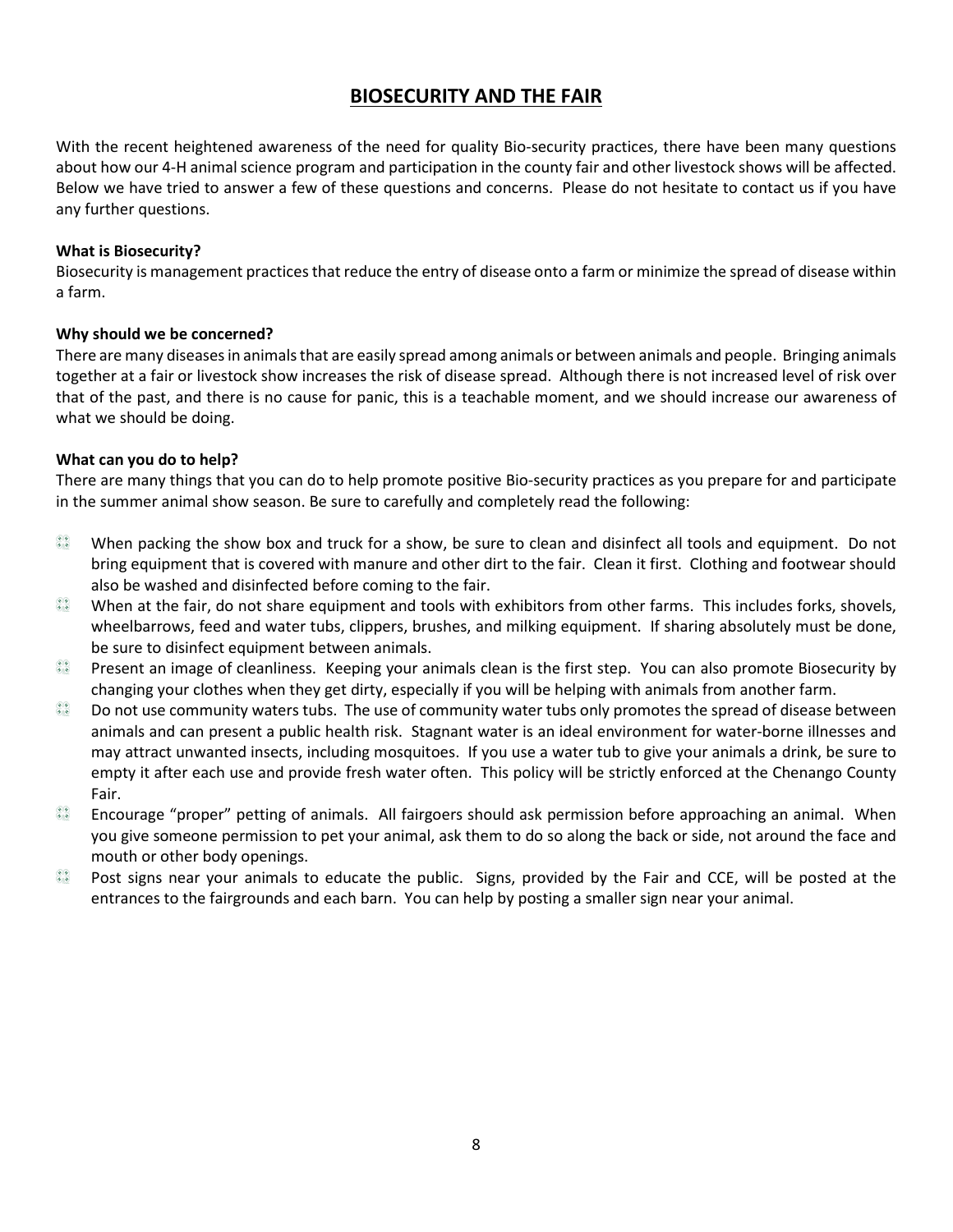#### **ANIMAL EXHIBITOR PREFAIR GUIDELINES**

#### **Cattle, Sheep, Goats, Swine, Llamas and Alpacas, Cervids, Misc. Ruminants**

- $rac{4}{3}$ Review the animal health requirements booklet including information for your species before your veterinarian arrives to inspect your animals. If you have any questions, ask.
- نو انو )<br>نو انو ) Your veterinarian is responsible for inspecting your animals and completing the certificate of veterinary inspection (CVI). Call early to avoid the last-minute rush when mistakes are made and there is no time to correct.
- $\begin{array}{c} \frac{1}{2} & \frac{1}{2} \\ \frac{1}{2} & \frac{1}{2} \end{array}$ Make sure official ear tags are present on cattle and swine and USDA approved scrapie ID is in place on sheep and goats.
- $\frac{1}{2}$ Llamas and alpacas require a microchip or ear tag. If a microchip is utilized make sure the veterinarian confirms the microchip ID or places one.
- دي دي.<br>جو اچي **ALL IDENTIFICATION MUST BE RECORDED.** Make sure it is.
- $rac{4}{3}$ Review the CVI carefully upon receipt to make sure all the information is correct including any required test or vaccination information.
- $rac{4}{3}$ **DO NOT** stuff it in an envelope and assume all is well. The time to correct is before pulling them out at the fair. The CVI is your document, and you share responsibility if it is incorrect.
- $rac{4}{3}$ If you are importing livestock from out of state, make sure the interstate requirements are met and you have a valid interstate certificate of veterinary inspection.

#### **Poultry**

- $rac{4}{3}$ Schedule pullorum flock inspection and testing well ahead of the fair if your flock is participating in the NPIP program.
- $\frac{1}{2}$ If you are having your birds tested within 90 days of the fair, you must go to a pullorum clinic. Available clinics are listed on the Dept. website. No individual testing is available if you miss a clinic.
- $rac{4}{3}$ Birds qualified by 90-day test must be identified by official leg band.
- $\frac{1}{2}$ Bring documentation with you to the fair in the form of a 1) current NPIP certificate, 2) 90-day test chart or 3) purchase receipt with NPIP certification within 1 year of the date of admission to the fair.

#### **Horses**

- $rac{4}{3}$ For NY origin horses, negative EIA test chart must be dated this calendar year or the prior calendar year.
- دي دي.<br>جو اچي Imported horses must be accompanied by an interstate certificate of veterinary inspection with a negative EIA test within 12 months. Rabies vaccination information can be incorporated into the CVI.
- $\frac{1}{2}$ Drawing or photograph must match the horse.
- دي دي.<br>دي Rabies vaccination must be within 1 year of arrival at the fair and be documented by a signed rabies certificate or a signed statement on the EIA test chart with the required information (see requirements).

#### **MOST IMPORTANT**

When you are loading your livestock for the trip to the fair take the time to examine them. Make sure they are the same animals that are on the paperwork, and if they are showing any signs of illness, **LEAVE THEM HOME!**

#### **ANIMAL HEALTH REQUIREMENTS**

#### **Certificates of Veterinary Inspection (CVI)**

- $rac{8}{3}$ Cattle, sheep, goats, swine, llamas, alpacas, deer, and misc. ruminants, require a valid CVI to enter the fairgrounds.
- $rac{4}{3}$ The CVI must be issued by a Category 2 accredited veterinarian.
- $rac{4}{3}$ All animals must be officially identified. All manmade ID must be recorded. Refer to Animal Identification section below for more information.
- $\frac{1}{3}$ Only one species is allowed per certificate.
- $rac{4}{3}$ The type and duration of certificate required depends on the origin of the livestock.

#### **Animal Identification**

- $rac{4}{3}$ **All Cattle and Swine are** *encouraged* **to be tagged with "840" RFID Tags.**
- $rac{8}{3}$ Cattle, sheep, goats, swine, and deer/elk must be identified by USDA approved official identification. Cattle, swine and deer/elk must be identified by official ear tag. Sheep and goats must be identified by official scrapie identification (see sheep and goat sections below). Llamas and alpacas can be identified by ear tag or microchip approved by the Department of Agriculture and Markets. A sketch or photograph signed and dated by an accredited veterinarian is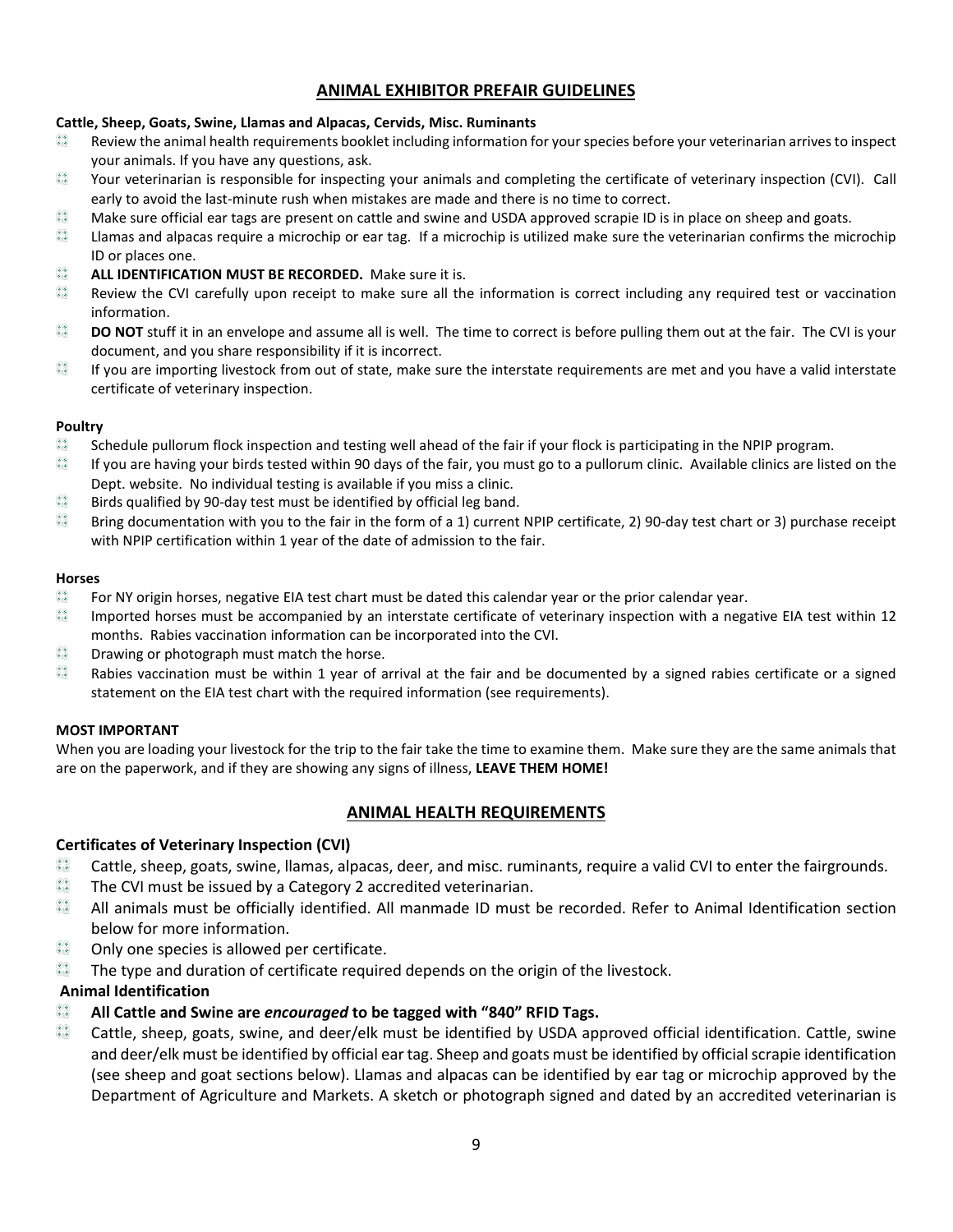also acceptable identification for llamas and alpacas. Misc. ruminants must be identified by Department of Agriculture and Markets approved identification.

**Note**: A complete written description is sufficient identification for horses entering New York accompanied by a CVI. The description must match the EIA test record. Horse sketches and descriptions should reference color pattern, hair whorls, chestnuts, scars and other markings as necessary to uniquely identify the horse. Tattoos and microchips if any should be included. "Bay, no markings" is not an acceptable description for a CVI or EIA test record.

#### **Rabies Vaccination**

- $rac{4}{3}$ Rabies vaccination is required for all species for which there is a USDA licensed vaccine available (cattle, horses, sheep, dog, cat, ferret) and that are 3 months of age or older on the date of admission to the fair.
- $rac{4}{3}$ Vaccine must have been administered within the past 12 months. The exception is Imrab LA vaccine used in sheep which protects for 3 years after the second annual vaccination (consult your veterinarian).
- $rac{4}{3}$ **Animals entered in the Chenango County 4-H Livestock Auction must have had rabies vaccination at least 28 days prior to fair.**
- $rac{4}{3}$ The rabies vaccination requirement must be met on the day of admission even if the animal was previously admitted to a fair when too young to vaccinate.

**Note**: Individual fairs can require animals for which there is no approved rabies vaccine to be vaccinated for rabies. The requirements outlined above would apply. The fair is responsible for notifying exhibitors. The New York State Fair requires rabies vaccination for all livestock species entering the grounds.

#### **Acceptable Proof of Rabies Vaccination**

- Acceptable proof of rabies vaccination must include a signed written statement from the veterinarian administering  $rac{8}{3}$ the vaccine or a valid certificate of veterinary inspection that has the vaccination listed and is signed by the Category 2 accredited veterinarian.
- $rac{4}{3}$ Acceptable proof of vaccination must include the name of the product used, the date of administration and the duration of immunity if longer than one year.
- $rac{4}{3}$ If the statement of rabies vaccination is included on an EIA test record, it must be signed separately in addition to the required EIA test record signature.
- $rac{4}{3}$ Acceptable proof of vaccination for dogs is a valid vaccination certificate or a copy of the dog license that contains the rabies vaccination information.

NOTE: Rabies titers are not acceptable proof of rabies protection and cannot be used to meet entry requirements.

#### **BVD-PI Testing**

All cattle, llamas and alpacas exhibited at NY county fairs or the State Fair must be negative to an approved test appropriate to detect Bovine Viral Diarrhea persistent infection (BVD-PI). This is a once in a lifetime test that must be reported on the required certificate of veterinary inspection. The issuing veterinarian is responsible for verifying the validity of the test, the identification of the animal and recording the test date on the CVI. If a previous test is not verifiable the test must be repeated.

#### **Individual Species Requirements**

#### **Horses**

- $rac{4}{3}$ Certificate of Veterinary Inspection (CVI) is not required for New York origin horses. CVI is required for imported horses.
- $rac{4}{3}$ Negative Equine Infectious Anemia (EIA) test is required for all horses 6 months of age or older. The horse must be accompanied by a valid negative EIA test record. The test must have been conducted during the current or previous calendar years for New York origin horses. For imported horses, the test must be conducted within 12 months of entry.
- $rac{4}{3}$ The EIA test certificate must include a complete description of the horse.
- $\frac{1}{2}$ Rabies vaccination is required for all horses 4 months of age or older (see above).
- $rac{4}{3}$ A valid GoPass equine passport can be used as an entry document. If interested in the GoPass contact your veterinarian. More information is available at GlobalVetLink : [http://www.](http://www/)globalvetlink.com/

#### **Cattle**

- $rac{1}{2}$ Certificate of Veterinary Inspection with animals properly identified (see Animal Identification section above).
- $rac{4}{3}$ Rabies vaccination is required for all cattle 3 months of age or older (see above).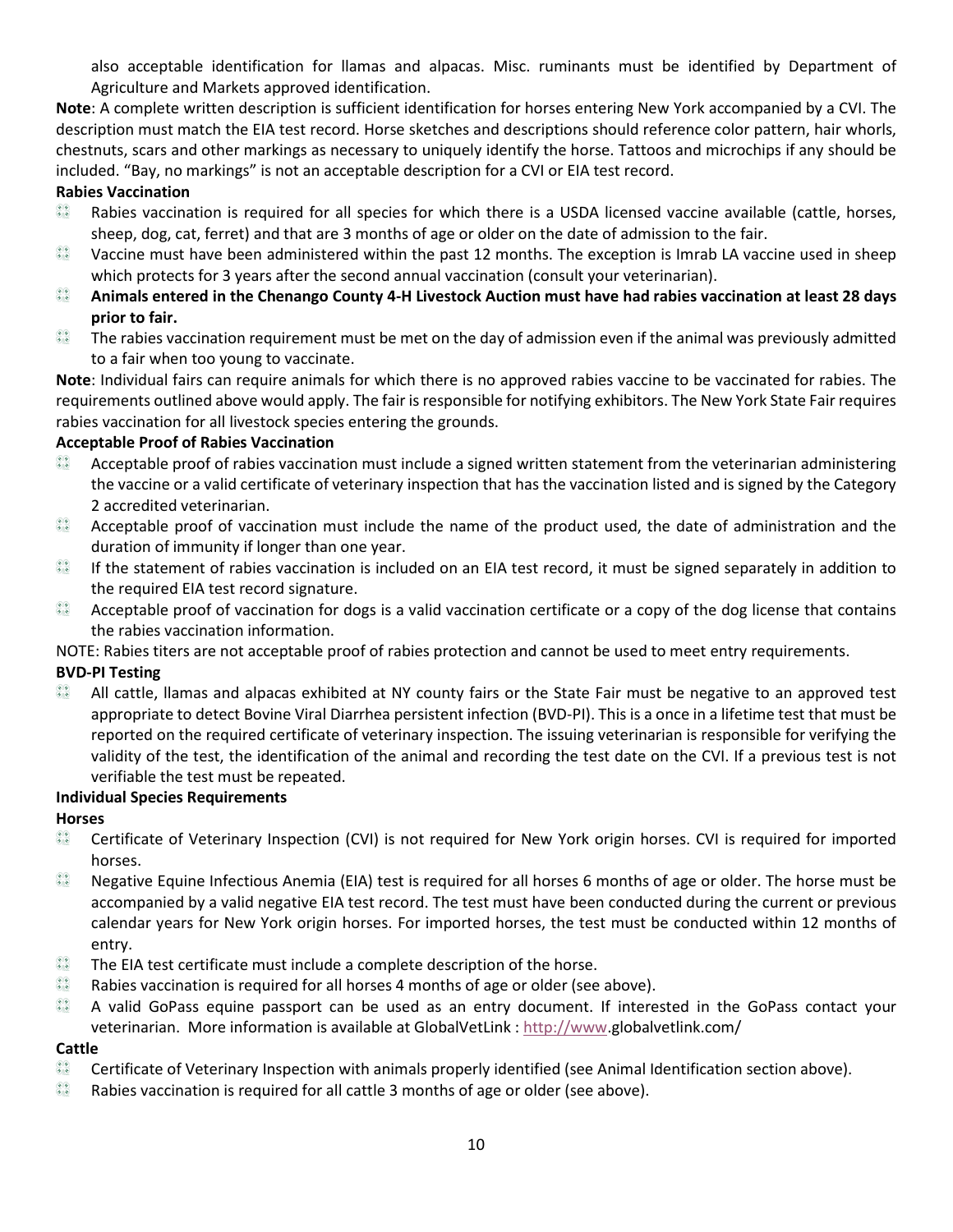- $rac{4}{3}$ All cattle must be negative to an approved test appropriate to detect Bovine Viral Diarrhea persistent infection (BVD-PI). (See current acceptable tests above.) The date and results of the testing must be noted on the certificate of veterinary inspection.
- $rac{4}{3}$ All cattle must be vaccinated against bovine respiratory disease complex including bovine respiratory syncytial virus, bovine virus diarrhea, infectious bovine rhinotracheitis and parainfluenza with a product administered in a manner and time frame adequate to confer protective immunity for these diseases for the duration of the fair.

#### **Sheep**

- $rac{1}{2}$ Certificate of Veterinary Inspection with animals individually identified with USDA approved individual scrapie program identification. Identification must be one of the following: 1) USDA approved tags or 2) a legible USDA approved flock tattoo and individual animal ID number or 3) electronic ID if the sheep is enrolled in the Scrapie Flock Certification Program. For information on scrapie ID, contact USDA at 518-218-7540.
- انوا بها<br>تو انو Rabies vaccination is required for all sheep 3 months of age or older (see above).
- دي دي.<br>دي The CVI must contain a written statement from the issuing Category 2 accredited veterinarian that the flock of origin was inspected after May 1 of the current year and no evidence of contagious, infectious or communicable diseases was found.
- $rac{4}{3}$ If evidence of sore mouth (contagious ecthyma) is found on any sheep, the entire exhibit including the affected animals shall immediately be removed from the fair premises with the holding pens cleaned and disinfected immediately after removal.

#### **Goats**

- $rac{4}{3}$ Certificate of Veterinary Inspection with animals individually identified with USDA approved individual scrapie program identification. Identification must be one of the following: 1) USDA approved tags or 2) a legible registration tattoo or 3) a legible USDA approved herd tattoo and individual animal ID number or 4) electronic ID if the goat is enrolled in the Scrapie Flock Certification Program and/or the electronic ID is recorded on the goat's registration paper. For information on scrapie ID, contact USDA at 518-218-7540.
- $rac{4}{3}$ The CVI must contain a written statement from the issuing Category 2 accredited veterinarian that the herd of origin was inspected after May 1 of the current year and no evidence of contagious, infectious or communicable diseases was found.
- $rac{8}{3}$ If evidence of sore mouth (contagious ecthyma) is found on any goat, the entire exhibit including the affected animals shall immediately be removed from the fair premises with the holding pens cleaned and disinfected immediately after removal.
- $rac{8}{3}$ Rabies vaccination is required for all goats 3 months of age or older for the Chenango County Fair and all 4-H Goat Shows.

#### **Swine**

 $rac{4}{3}$ Certificate of Veterinary Inspection with animals properly identified (see Animal Identification section above).

#### **Llamas and Alpacas**

- $rac{4}{3}$ Certificate of Veterinary Inspection with animals properly identified (see Animal Identification section above).
- $rac{4}{3}$ All llamas and alpacas must be negative to an approved test appropriate to detect Bovine Viral Diarrhea persistent infection (BVD-PI). (See current acceptable tests above.) The date and results of the testing must be noted on the certificate of veterinary inspection.
- $rac{4}{3}$ Rabies vaccination is required for all llamas and alpacas 4 months of age or older.

#### **Poultry**

- دي دي.<br>دي **Due to the Avian Influenza outbreak there will be no poultry shows allowed at the Chenango County Fair this year.**
- دي دي.<br>دي Poultry (except for doves, pigeons, and waterfowl) must be accompanied by 1) results of a negative pullorum typhoid test conducted within 90 days prior to exhibition OR 2) proof that the birds originated directly from a US pullorumtyphoid clean flock or equivalent flock.
- $rac{4}{3}$ Pullorum test negative poultry must be identified by an official leg band.
- $rac{4}{3}$ Proof of NPIP status must be in the form of an NPIP certificate or purchase receipt containing NPIP certification information. Requirements must be met before a permit will be issued. Questions regarding movement permits should be directed to the Division of Animal Industry at 518-457-3971.

#### **Pets**

 $rac{4}{3}$ All cats and dogs entered in the Pet Show must be accompanied by a current rabies certificate.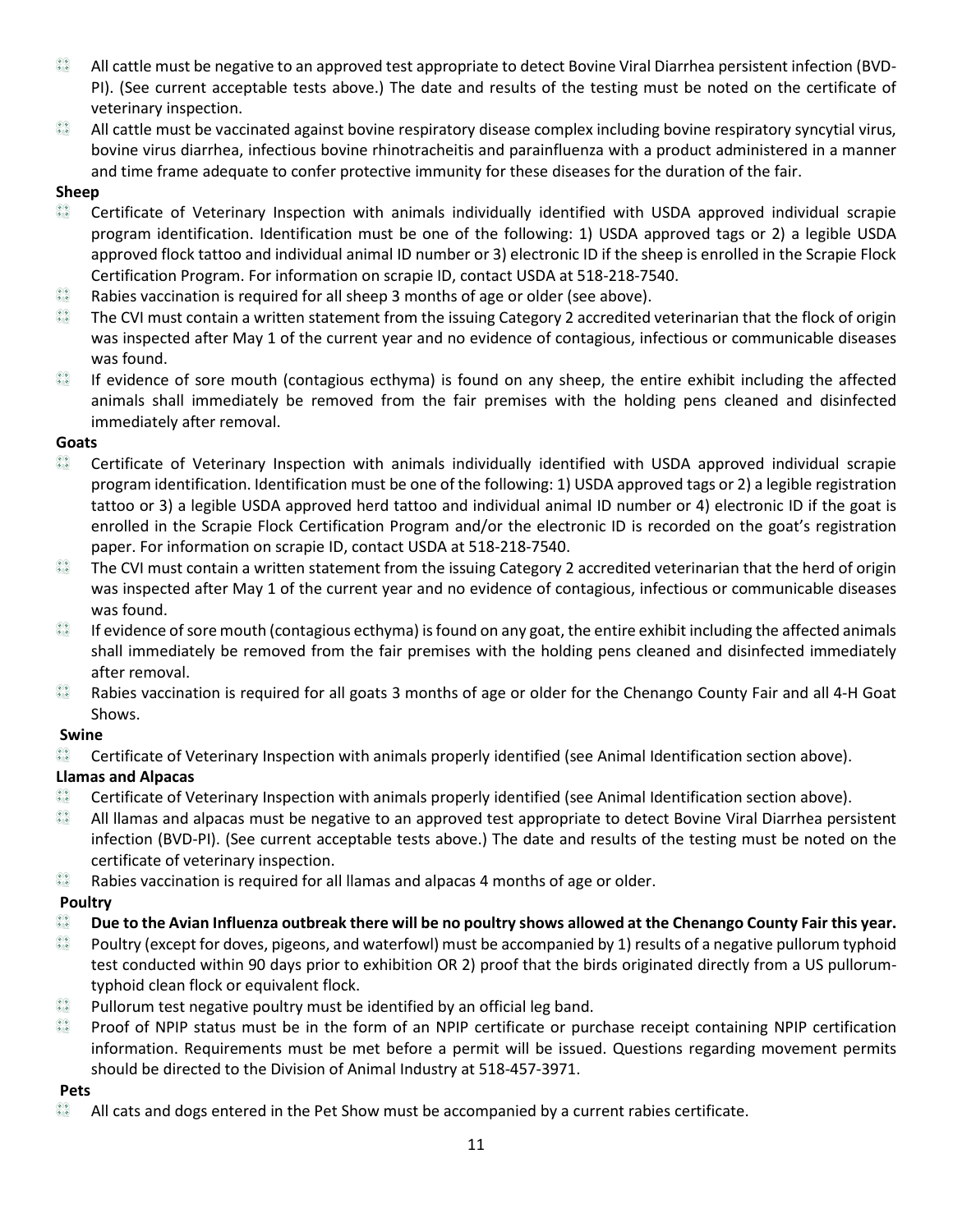## \*\*\*\*\*\*\*\*\*\*\*\*\*\*\*\*\*\*\*\*\*\*\*\*\*\*\*\*\*\*\*\*\*\*\*\*\*\*\*\*\*\*\*\*\*\*\*\*\*\*\*\*\*\*\*\*\*\*\*\*\*\*\*\*\*\*\*\*\*\*\*\*\*\*\*\*\*\*\*\*\*\*\*\*\*\*\*\*\*\*\*\*\*\*\*\*\*\*

#### **4-H DAIRY GOAT MILKING COMPETITION ENTRY FORM**

Youth Name \_\_\_\_\_\_\_\_\_\_\_\_\_\_\_\_\_\_\_\_\_\_\_\_\_\_\_\_\_\_\_\_\_\_\_\_\_\_\_\_\_\_\_\_\_\_\_ **DUE JULY 18, 2022**

|                         | <b>Registration Name</b> | <b>Registration #</b> | <b>Tattoo</b> | <b>Breed</b> | <b>Freshening</b><br>Date |
|-------------------------|--------------------------|-----------------------|---------------|--------------|---------------------------|
| $\mathbf{1}$            |                          |                       |               |              |                           |
| $\overline{2}$          |                          |                       |               |              |                           |
| $\mathbf{3}$            |                          |                       |               |              |                           |
| 4                       |                          |                       |               |              |                           |
| 5 <sup>5</sup>          |                          |                       |               |              |                           |
| 6                       |                          |                       |               |              |                           |
| $\overline{\mathbf{z}}$ |                          |                       |               |              |                           |

\*\*\*\*\*\*\*\*\*\*\*\*\*\*\*\*\*\*\*\*\*\*\*\*\*\*\*\*\*\*\*\*\*\*\*\*\*\*\*\*\*\*\*\*\*\*\*\*\*\*\*\*\*\*\*\*\*\*\*\*\*\*\*\*\*\*\*\*\*\*\*\*\*\*\*\*\*\*\*\*\*\*\*\*\*\*\*\*\*\*\*\*\*\*\*\*\*\*

#### **4-H DAIRY GOAT MILKING COMPETITION ENTRY FORM**

Youth Name \_\_\_\_\_\_\_\_\_\_\_\_\_\_\_\_\_\_\_\_\_\_\_\_\_\_\_\_\_\_\_\_\_\_\_\_\_\_\_\_\_\_\_\_\_\_\_ **DUE JULY 18, 2022**

|                         | <b>Registration Name</b> | <b>Registration #</b> | <b>Tattoo</b> | <b>Breed</b> | Freshening<br>Date |
|-------------------------|--------------------------|-----------------------|---------------|--------------|--------------------|
| $\mathbf{1}$            |                          |                       |               |              |                    |
| $\overline{2}$          |                          |                       |               |              |                    |
| $\overline{\mathbf{3}}$ |                          |                       |               |              |                    |
| 4                       |                          |                       |               |              |                    |
| 5                       |                          |                       |               |              |                    |
| 6                       |                          |                       |               |              |                    |
| $\overline{7}$          |                          |                       |               |              |                    |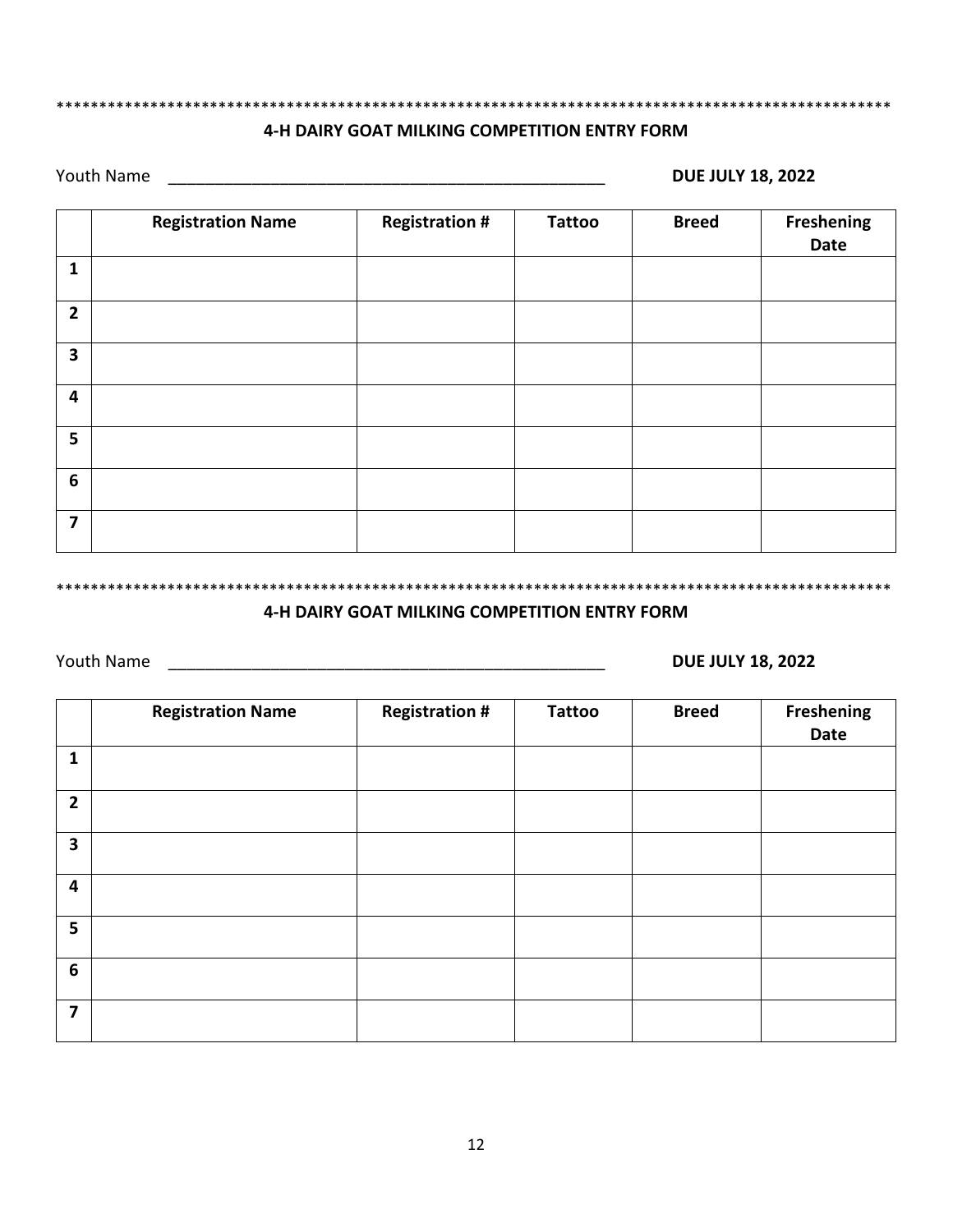#### **FAIR WEEK AWARDS**

#### **MOST OUTSTANDING EXHIBITOR OF HARRY L. CASE BUILDING**

This award will be given to one junior and one senior that excels in their 4-H project work. The criteria of this award will be the most blue ribbons of Harry L. Case Building and also the best quality. The two individuals will receive a cash award at the 4-H Awards Ceremony on Saturday night in memory of Barton & Charlotte Seager.

#### **SEAGER BEST IN SHOW CASE BUILDING PROJECTS**

In memory of Barton and Charlotte Seager, their family sponsors "Best in Show" awards for those projects that they feel demonstrate the workmanship of 4-H project work. Selected individuals receive special rosettes and cash awards.

#### **4-H'ER OF THE WEEK**

Each year at county fair, 4-H members from the different animal project areas are eligible to compete for 4-H'er of the Week awards. When you see one of our members helping or setting a good example for other members, write it down, and make a nomination to highlight all that good stuff that happens throughout the week! Nominations for these awards will be done in written format. Applications will be available in every barn and Case Building and can be returned to the Case Building. Nominations need to be in by 12noon on Saturday of the fair.

#### **VOLUNTEER OF THE WEEK**

Our Club Leaders, Parents, and 4-H Volunteers spend countless hours during the week of County Fair getting everything set-up, judged, fed, and ready for the show ring. Show them how much you appreciate all that they do by nominating them for Volunteer of the Week! Nominations for these awards will be done in written format. Applications will be available in every barn and Case Building and can be returned to Case Building. Nominations need to be in by 12noon on Saturday of the fair.

#### **4-H SPORTSMANSHIP AWARD**

Recognize the youth you feel has shown the best sportsmanship throughout the fair week. When you see one of our members helping or setting a good example for other members, write it down, and make a nomination to highlight all that good stuff that happens throughout the week! Nominations for these awards will be done in written format. Applications will be available in every barn and Case Building and can be returned to the Case Building. Nominations need to be in by 12noon on Saturday of the fair.

#### **4-H BEST IN SEWING AWARDS**

In memory of Don and Barbara Hodge, two awards are given to the two best sewing projects entered at the Chenango County 4-H Fair. Awards are "Best in Show Junior" and "Best in Show Senior". Also awarded are gift certificates to be used toward future sewing projects.

#### **4-H PREMIER BREEDER AND EXHIBITOR AWARDS**

In memory of Don and Barbara Hodge, the Hodge Family recognizes 4-H Youth in the Holstein, Jersey, and Brown Swiss breeds who successfully exhibit youth bred and owned animals. Recipients are recognized Saturday evening during the 4-H Awards Ceremony with Premier Breeder and Exhibitor Banners.

#### **SHIRLEY PROSKINE 4-H YOUTH DAIRY AWARDS**

Shirley Proskine 4-H Dairy Awards are given to encourage youth to begin and continue their involvement in the dairy industry. Each year the award recognizes dairy youth who have shown leadership, dedication, and commitment to the 4-H dairy program.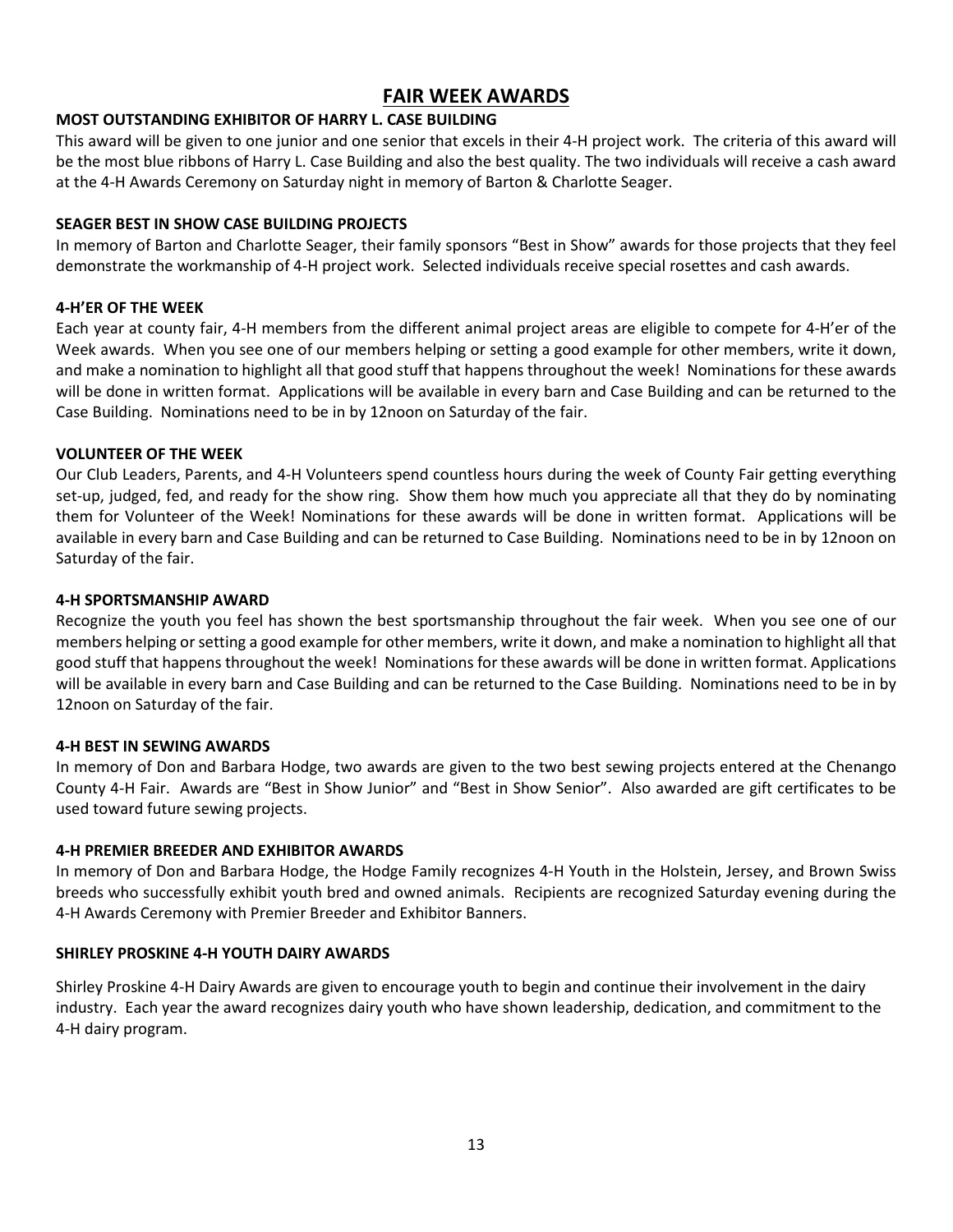## *Case Building 4-H Teen Assistant:* Saturday, 9am-3pm: \_\_\_\_\_\_\_\_\_\_\_\_\_\_\_\_\_\_\_\_\_\_\_\_\_\_\_\_\_\_\_\_\_\_\_\_\_\_\_\_\_\_\_\_\_\_\_\_\_\_\_\_\_\_\_\_\_\_\_\_\_\_\_\_\_\_\_\_\_\_\_\_\_\_\_\_\_\_\_\_ Monday, 4-7pm:  $\blacksquare$ *<b>Fair Week Teen Assistants:* \_\_\_\_\_\_\_ Case Building \_\_\_\_\_\_\_ Rabbit Show \_\_\_\_\_\_\_\_ Pet Show \_\_\_\_\_\_\_ Poultry Show \_\_\_\_\_\_\_\_\_ Dairy Goat Show \_\_\_\_\_\_\_\_\_ Dairy Showmanship \_\_\_\_\_\_\_ Livestock Show \_\_\_\_\_\_\_ Dairy Show \_\_\_\_\_\_\_ Horse Show \_\_\_\_\_\_\_ Cashmere Goat Show \_\_\_\_\_\_\_\_ Livestock Auction **4-H Store:** Days and Times Available: \_\_\_\_\_\_\_\_\_\_\_\_\_\_\_\_\_\_\_\_\_\_\_\_\_\_\_\_\_\_\_\_\_\_\_\_\_\_\_\_\_\_\_\_\_\_\_\_\_\_\_\_\_\_\_\_\_\_\_\_\_\_\_\_\_\_\_\_\_\_\_\_\_\_\_\_ **4-H Photographer:** \_\_\_\_\_\_\_ Case Building \_\_\_\_\_\_\_ Rabbit Show \_\_\_\_\_\_\_\_ Pet Show \_\_\_\_\_\_\_\_ Poultry Show \_\_\_\_\_\_\_\_ Dairy Goat Show \_\_\_\_\_\_\_\_\_ Dairy Showmanship Livestock Show **Example 20** Dairy Show \_\_\_\_\_\_\_ Horse Show \_\_\_\_\_\_\_ Cashmere Goat Show \_\_\_\_\_\_\_\_ Livestock Auction *Chapman Hall Help:* Days and Times Available: \_\_\_\_\_\_\_\_\_\_\_\_\_\_\_\_\_\_\_\_\_\_\_\_\_\_\_\_\_\_\_\_\_\_\_\_\_\_\_\_\_\_\_\_\_\_\_\_\_\_\_\_\_\_\_\_\_\_\_\_\_\_\_\_\_\_\_\_\_\_\_\_\_\_\_\_  $rac{4}{3}$ **Dairy Judging Contest Leadsperson:** \_\_\_\_\_\_\_\_ Tuesday at 2pm, Follett Show Ring  $rac{4}{3}$ **Public Presentations:** Days and Times Available: \_\_\_\_\_\_\_\_\_\_\_\_\_\_\_\_\_\_\_\_\_\_\_\_\_\_\_\_\_\_\_\_\_\_\_\_\_\_\_\_\_\_\_\_\_\_\_\_\_\_\_\_\_\_\_\_\_\_\_\_\_\_\_\_\_\_\_\_\_\_\_\_\_\_\_\_ *Interactive Demonstrations:* Days and Times Available: \_\_\_\_\_\_\_\_\_\_\_\_\_\_\_\_\_\_\_\_\_\_\_\_\_\_\_\_\_\_\_\_\_\_\_\_\_\_\_\_\_\_\_\_\_\_\_\_\_\_\_\_\_\_\_\_\_\_\_\_\_\_\_\_\_\_\_\_\_\_\_\_\_\_\_\_ **Name: \_\_\_\_\_\_\_\_\_\_\_\_\_\_\_\_\_\_\_\_\_\_\_\_\_\_\_\_\_\_\_\_\_\_\_\_\_\_\_\_\_\_\_\_\_\_\_\_\_\_\_\_\_\_\_\_\_\_\_\_\_\_\_\_\_\_\_\_\_\_\_\_\_\_\_\_\_\_\_\_\_\_\_\_\_\_\_\_\_\_\_\_ Phone: \_\_\_\_\_\_\_\_\_\_\_\_\_\_\_\_\_\_\_\_\_\_\_\_\_\_\_\_\_\_\_\_\_\_\_\_\_\_ Email: \_\_\_\_\_\_\_\_\_\_\_\_\_\_\_\_\_\_\_\_\_\_\_\_\_\_\_\_\_\_\_\_\_\_\_\_\_\_\_**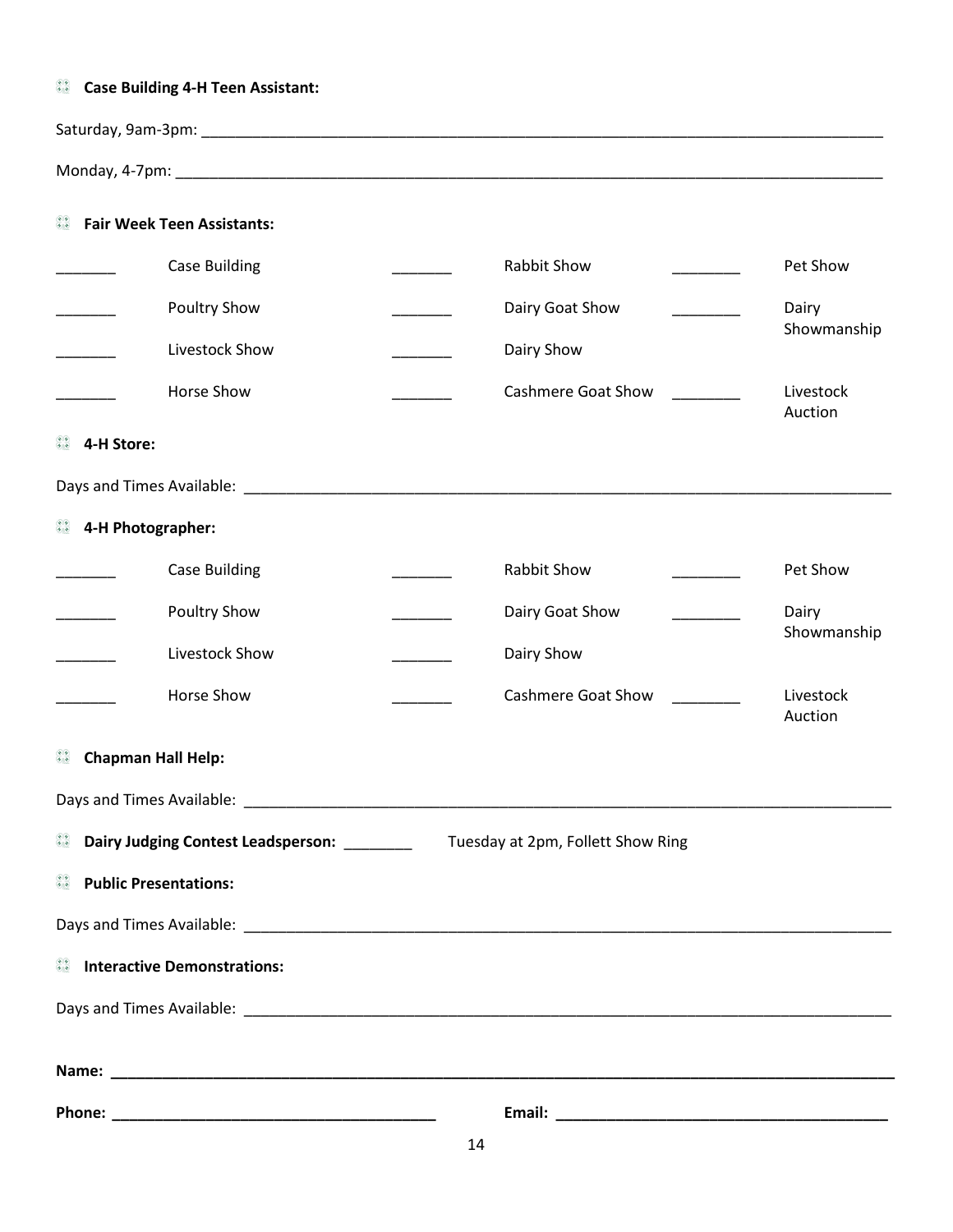#### **2022 4-H DESIGNATED CHAPERONE FORM**

My child/children

is/are actively enrolled in the Chenango County 4-H Youth Development Program and will be Participating in the 4-H Youth Development Department activities at the 2022 Chenango County Fair in Norwich, NY during the week of August 9-15, 2022.

will be responsible for my child/children while at the Chenango County Fair Grounds. (Superintendents and Cornell Cooperative Extension of Chenango County's 4-H Youth Development personnel are not responsible for 4-H Members while they are on the Fair Grounds.)

I represent that I am the parent or guardian of the 4-H Member that will be participating in events at the Fair. I verify that the above-named person understands that they are responsible for my child/children while at the fair.

| Signature of Parent/Guardian      | Date  |
|-----------------------------------|-------|
| Printed Name in Full              | Phone |
| Signature of Designated Chaperone | Date  |
| Printed Name in Full              | Phone |

This form must be returned with Fair Entries by July 18<sup>th</sup> in order to participate in the 4-H activities during the 2022 Chenango County Fair. If you have questions, please contact the 4-H Office at (607) 334-5841.

*Helping You Put Knowledge to Work*

*Cornell Cooperative Extension is an employer and educator recognized for valuing AA/EEO, Protected Veterans, and Individuals with Disabilities and provides equal program and employment opportunities*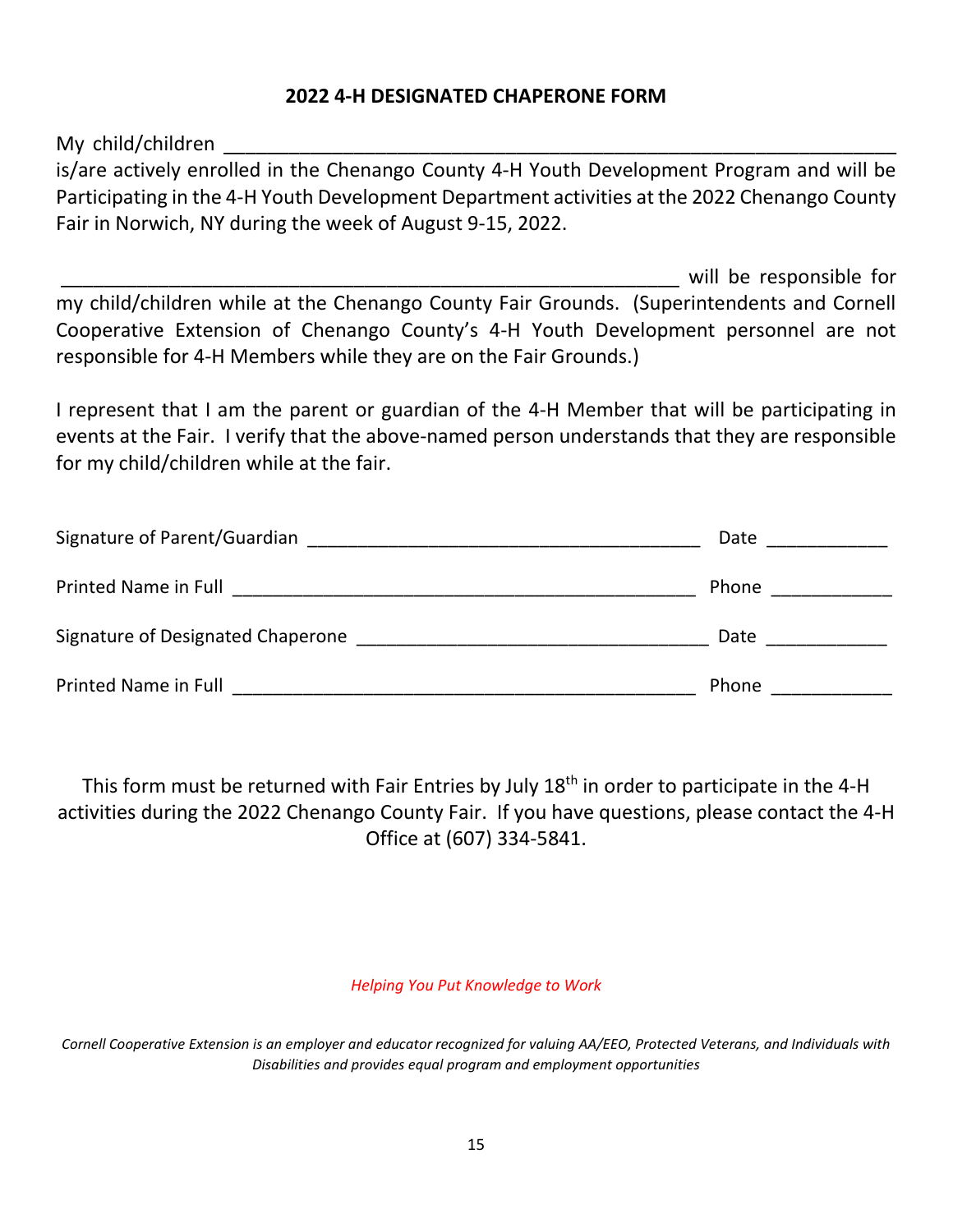#### **2022 FAIR PARADE**

4-H Clubs and Independent Families interested in participating in Fair Parade should complete the following form, and mail to:

| Roger Chase<br>Chenango County Fair Parade Chairman<br>42 Wilcox Ave.<br>Oneonta, NY 13820 |  |                    |  |           |  |  |  |
|--------------------------------------------------------------------------------------------|--|--------------------|--|-----------|--|--|--|
|                                                                                            |  |                    |  |           |  |  |  |
|                                                                                            |  |                    |  |           |  |  |  |
|                                                                                            |  |                    |  |           |  |  |  |
| Check one:                                                                                 |  |                    |  |           |  |  |  |
|                                                                                            |  | Fire Dept.         |  | Explorers |  |  |  |
|                                                                                            |  | FD. Aux.           |  | Equipment |  |  |  |
|                                                                                            |  | VFW or Legion      |  | Float     |  |  |  |
|                                                                                            |  | VFW or Legion Aux. |  | Other     |  |  |  |

Please provide a short, written commentary about your group for the parade announcement.

\_\_\_\_\_\_\_\_\_\_\_\_\_\_\_\_\_\_\_\_\_\_\_\_\_\_\_\_\_\_\_\_\_\_\_\_\_\_\_\_\_\_\_\_\_\_\_\_\_\_\_\_\_\_\_\_\_\_\_\_\_\_\_\_\_\_\_\_\_\_\_\_\_\_\_\_\_\_\_\_\_\_\_\_\_\_\_\_\_

\_\_\_\_\_\_\_\_\_\_\_\_\_\_\_\_\_\_\_\_\_\_\_\_\_\_\_\_\_\_\_\_\_\_\_\_\_\_\_\_\_\_\_\_\_\_\_\_\_\_\_\_\_\_\_\_\_\_\_\_\_\_\_\_\_\_\_\_\_\_\_\_\_\_\_\_\_\_\_\_\_\_\_\_\_\_\_\_\_

\_\_\_\_\_\_\_\_\_\_\_\_\_\_\_\_\_\_\_\_\_\_\_\_\_\_\_\_\_\_\_\_\_\_\_\_\_\_\_\_\_\_\_\_\_\_\_\_\_\_\_\_\_\_\_\_\_\_\_\_\_\_\_\_\_\_\_\_\_\_\_\_\_\_\_\_\_\_\_\_\_\_\_\_\_\_\_\_\_

\_\_\_\_\_\_\_\_\_\_\_\_\_\_\_\_\_\_\_\_\_\_\_\_\_\_\_\_\_\_\_\_\_\_\_\_\_\_\_\_\_\_\_\_\_\_\_\_\_\_\_\_\_\_\_\_\_\_\_\_\_\_\_\_\_\_\_\_\_\_\_\_\_\_\_\_\_\_\_\_\_\_\_\_\_\_\_\_\_

\_\_\_\_\_\_\_\_\_\_\_\_\_\_\_\_\_\_\_\_\_\_\_\_\_\_\_\_\_\_\_\_\_\_\_\_\_\_\_\_\_\_\_\_\_\_\_\_\_\_\_\_\_\_\_\_\_\_\_\_\_\_\_\_\_\_\_\_\_\_\_\_\_\_\_\_\_\_\_\_\_\_\_\_\_\_\_\_\_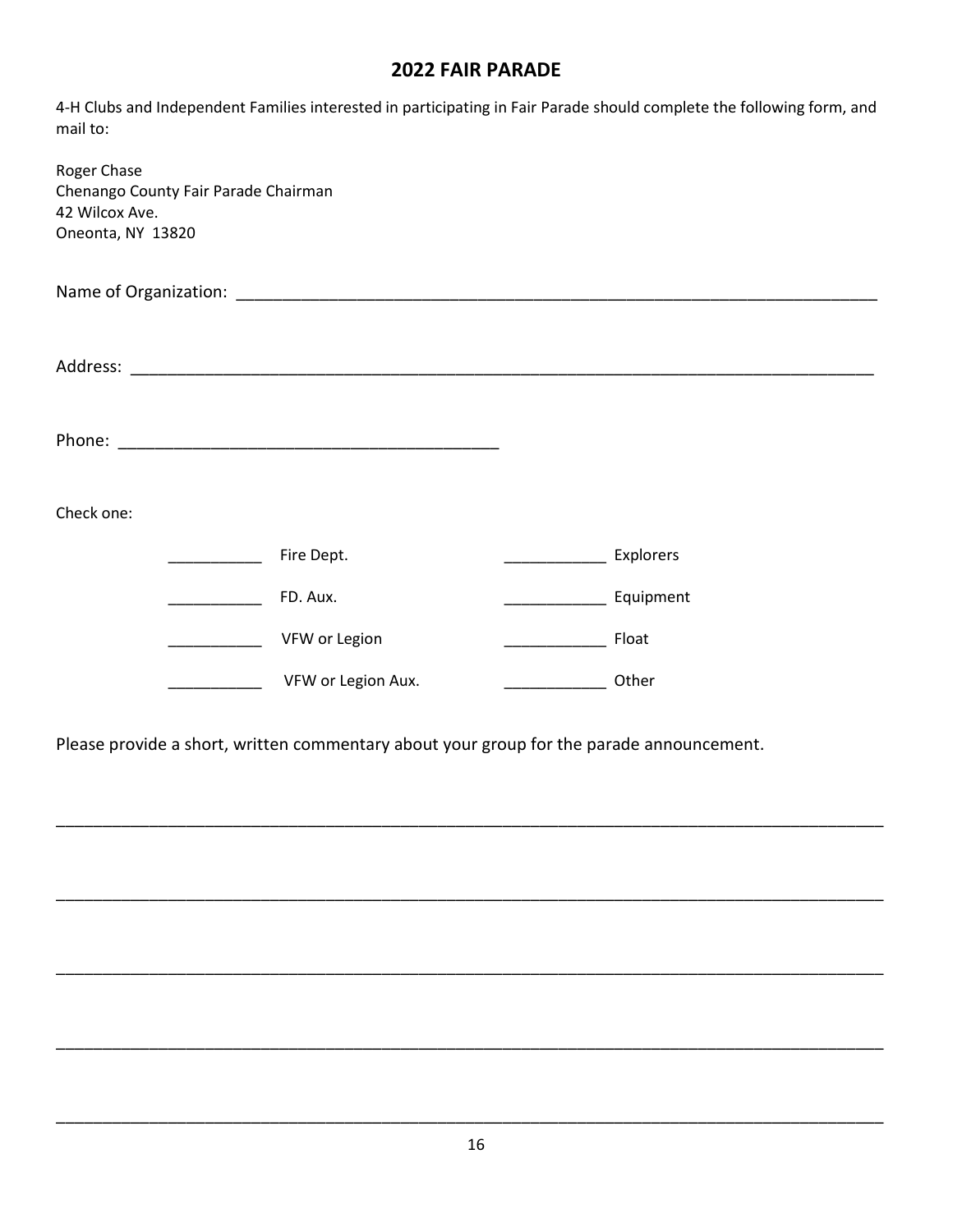## **Chenango County 4-H**

## **Chenango County Fair Premium Statement Form and Entry Form**

CCE Chenango County 99 N Broad St. Norwich, NY 13815

Exhibitor \_\_\_\_\_\_\_\_\_\_\_\_\_\_\_\_\_\_\_\_\_\_\_\_\_\_\_\_\_\_\_\_\_\_\_\_\_\_\_\_\_\_\_

**PRINT OR TYPE CLEARLY**

Address \_\_\_\_\_\_\_\_\_\_\_\_\_\_\_\_\_\_\_\_\_\_\_\_\_\_\_\_\_\_\_\_\_\_\_\_\_\_\_\_\_\_\_\_

City/Town \_\_\_\_\_\_\_\_\_\_\_\_\_\_\_\_\_\_\_\_\_\_\_\_\_\_ Zip Code \_\_\_\_\_\_\_\_

| DEPT. SECTION | $\rm CLASS$ | <b>CLASS DESCRIPTION</b> | AWARD | <b>AMOUNT</b> |
|---------------|-------------|--------------------------|-------|---------------|
|               |             |                          |       |               |
|               |             |                          |       |               |
|               |             |                          |       |               |
|               |             |                          |       |               |
|               |             |                          |       |               |
|               |             |                          |       |               |
|               |             |                          |       |               |
|               |             |                          |       |               |
|               |             |                          |       |               |
|               |             |                          |       |               |
|               |             |                          |       |               |
|               |             |                          |       |               |
|               |             |                          |       |               |
|               |             |                          |       |               |
|               |             |                          |       |               |
|               |             |                          |       |               |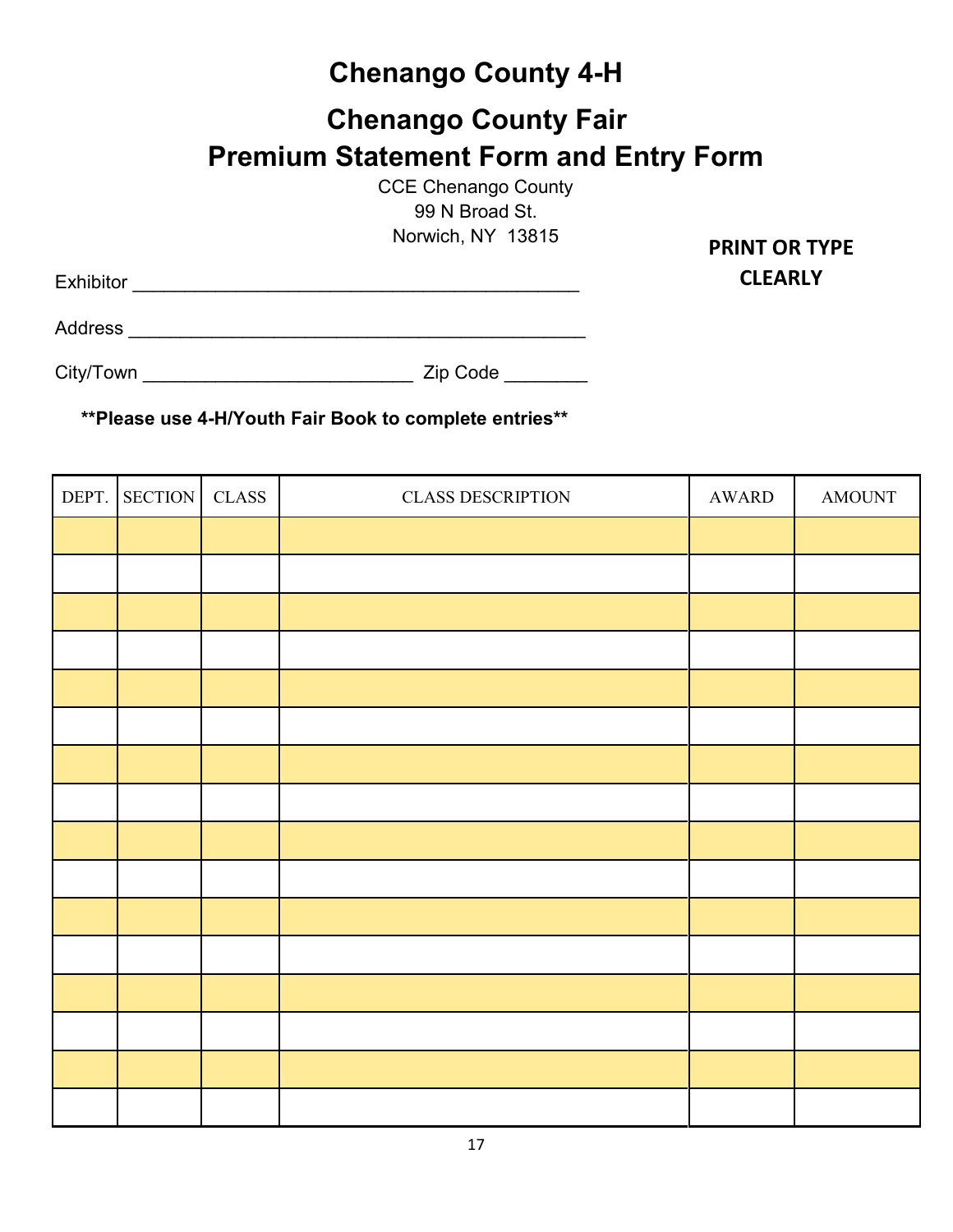## **Chenango County 4-H**

## **Chenango County Fair Premium Statement Form and Entry Form**

CCE Chenango County 99 N Broad St. Norwich, NY 13815

Exhibitor \_\_\_\_\_\_\_\_\_\_\_\_\_\_\_\_\_\_\_\_\_\_\_\_\_\_\_\_\_\_\_\_\_\_\_\_\_\_\_\_\_\_\_

**PRINT OR TYPE CLEARLY**

Address \_\_\_\_\_\_\_\_\_\_\_\_\_\_\_\_\_\_\_\_\_\_\_\_\_\_\_\_\_\_\_\_\_\_\_\_\_\_\_\_\_\_\_\_

City/Town \_\_\_\_\_\_\_\_\_\_\_\_\_\_\_\_\_\_\_\_\_\_\_\_\_\_ Zip Code \_\_\_\_\_\_\_\_

| DEPT. | <b>SECTION</b> | $\rm CLASS$ | <b>CLASS DESCRIPTION</b> | AWARD | <b>AMOUNT</b> |
|-------|----------------|-------------|--------------------------|-------|---------------|
|       |                |             |                          |       |               |
|       |                |             |                          |       |               |
|       |                |             |                          |       |               |
|       |                |             |                          |       |               |
|       |                |             |                          |       |               |
|       |                |             |                          |       |               |
|       |                |             |                          |       |               |
|       |                |             |                          |       |               |
|       |                |             |                          |       |               |
|       |                |             |                          |       |               |
|       |                |             |                          |       |               |
|       |                |             |                          |       |               |
|       |                |             |                          |       |               |
|       |                |             |                          |       |               |
|       |                |             |                          |       |               |
|       |                |             |                          |       |               |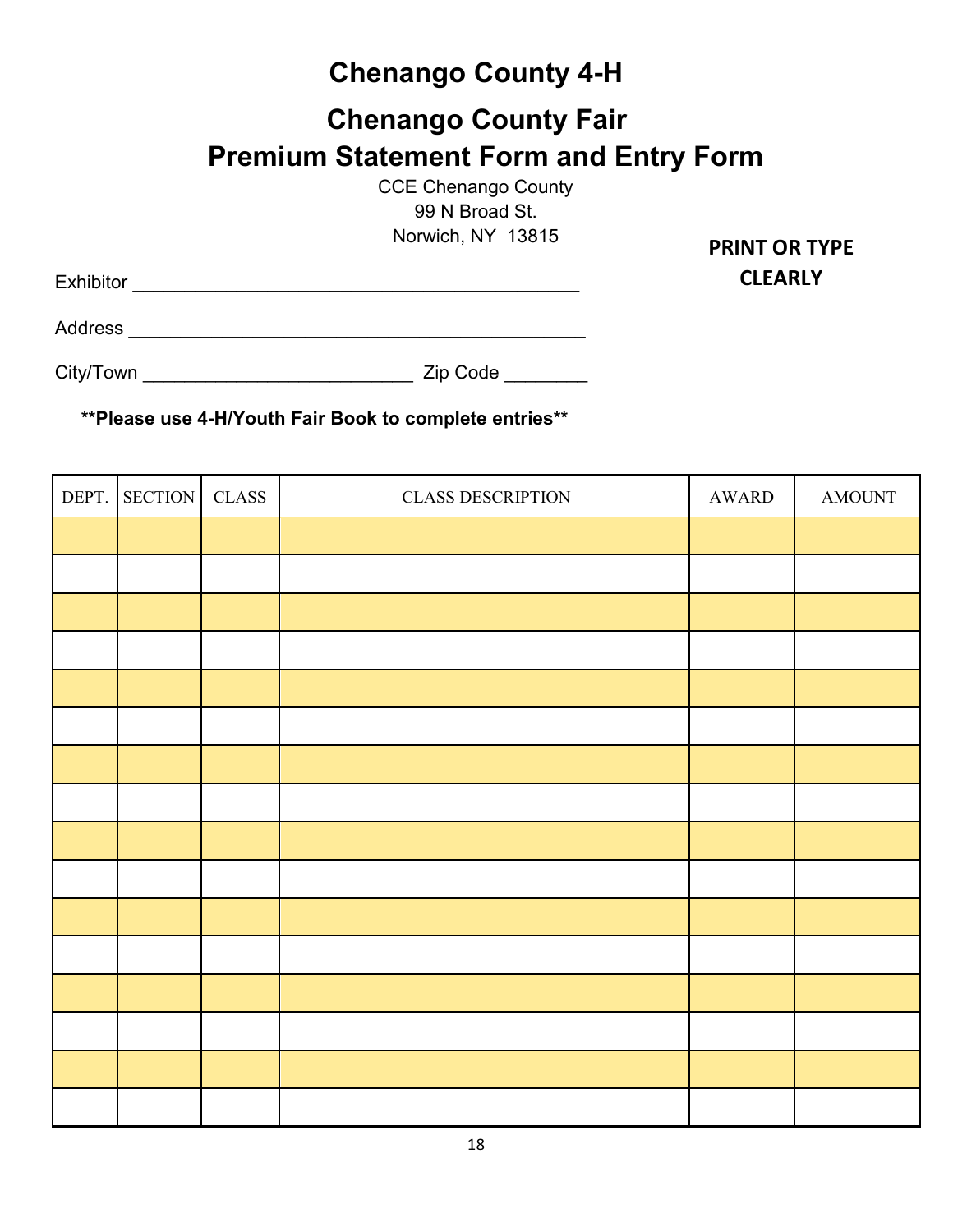## **Chenango County 4-H**

## **Chenango County Fair Premium Statement Form and Entry Form**

CCE Chenango County 99 N Broad St. Norwich, NY 13815

Exhibitor \_\_\_\_\_\_\_\_\_\_\_\_\_\_\_\_\_\_\_\_\_\_\_\_\_\_\_\_\_\_\_\_\_\_\_\_\_\_\_\_\_\_\_

**PRINT OR TYPE CLEARLY**

Address \_\_\_\_\_\_\_\_\_\_\_\_\_\_\_\_\_\_\_\_\_\_\_\_\_\_\_\_\_\_\_\_\_\_\_\_\_\_\_\_\_\_\_\_

City/Town \_\_\_\_\_\_\_\_\_\_\_\_\_\_\_\_\_\_\_\_\_\_\_\_\_\_ Zip Code \_\_\_\_\_\_\_\_

| DEPT. | <b>SECTION</b> | $\rm CLASS$ | <b>CLASS DESCRIPTION</b> | AWARD | <b>AMOUNT</b> |
|-------|----------------|-------------|--------------------------|-------|---------------|
|       |                |             |                          |       |               |
|       |                |             |                          |       |               |
|       |                |             |                          |       |               |
|       |                |             |                          |       |               |
|       |                |             |                          |       |               |
|       |                |             |                          |       |               |
|       |                |             |                          |       |               |
|       |                |             |                          |       |               |
|       |                |             |                          |       |               |
|       |                |             |                          |       |               |
|       |                |             |                          |       |               |
|       |                |             |                          |       |               |
|       |                |             |                          |       |               |
|       |                |             |                          |       |               |
|       |                |             |                          |       |               |
|       |                |             |                          |       |               |